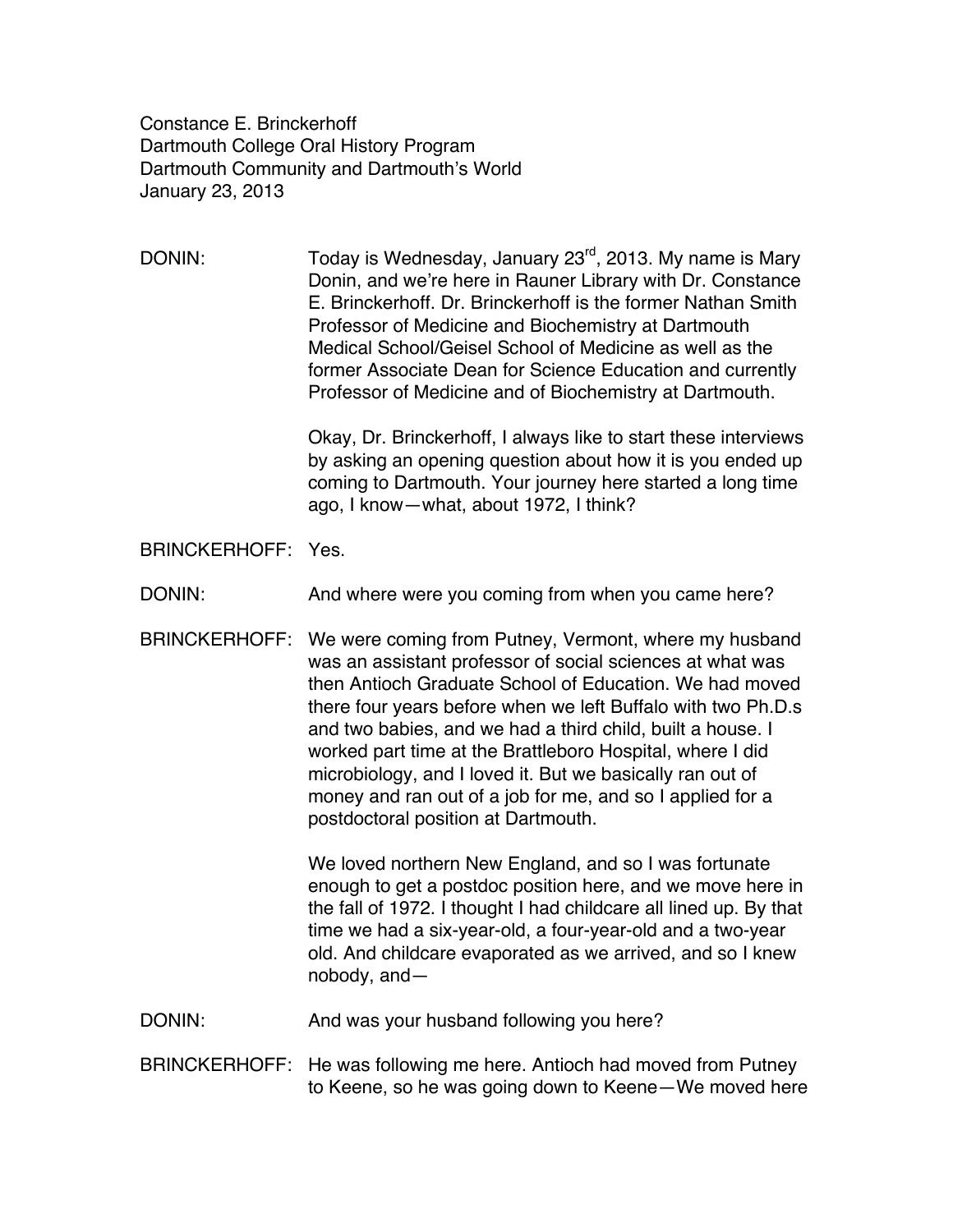because I got a position, and we thought we'd be here for five years, until my postdoc got done. And we ended up staying forever.

- DONIN: You're still here.
- BRINCKERHOFF: We're still here.
- DONIN: Happily.

BRINCKERHOFF: So anyway, when I first arrived, we had all the usual issues. We were building another house, finishing that, trying to get childcare set up and get settled in a lab.

- DONIN: And you were working full time, I assume.
- BRINCKERHOFF: Yes. But the beauty of a postdoc and research is that you can basically make your own hours, and if you have to stay home for a certain time when things aren't going well—your husband comes home, and you can come in the evening. Something like that. So there's a lot of flexibility as long as you get the job done.

So we came because we loved northern New England and I had an opportunity to work.

- DONIN: So 1972, you're coming to Dartmouth just as they're adjusting to the idea of women coming as undergraduates.
- BRINCKERHOFF: Right. I was completely unaware of any of it. I was so busy with my own life, with my young children, with getting the house set up, getting my job done, I didn't know who was out there or what was going on.
- DONIN: And this was, of course, when the hospital was right here–

BRINCKERHOFF: Yes.

- DONIN: — on Maynard Street.
- BRINCKERHOFF: Yes. And I was in Dr. Martin Lubin's lab, which was in the basements of Remsen and Vail at that point. And that's where I spent about four years.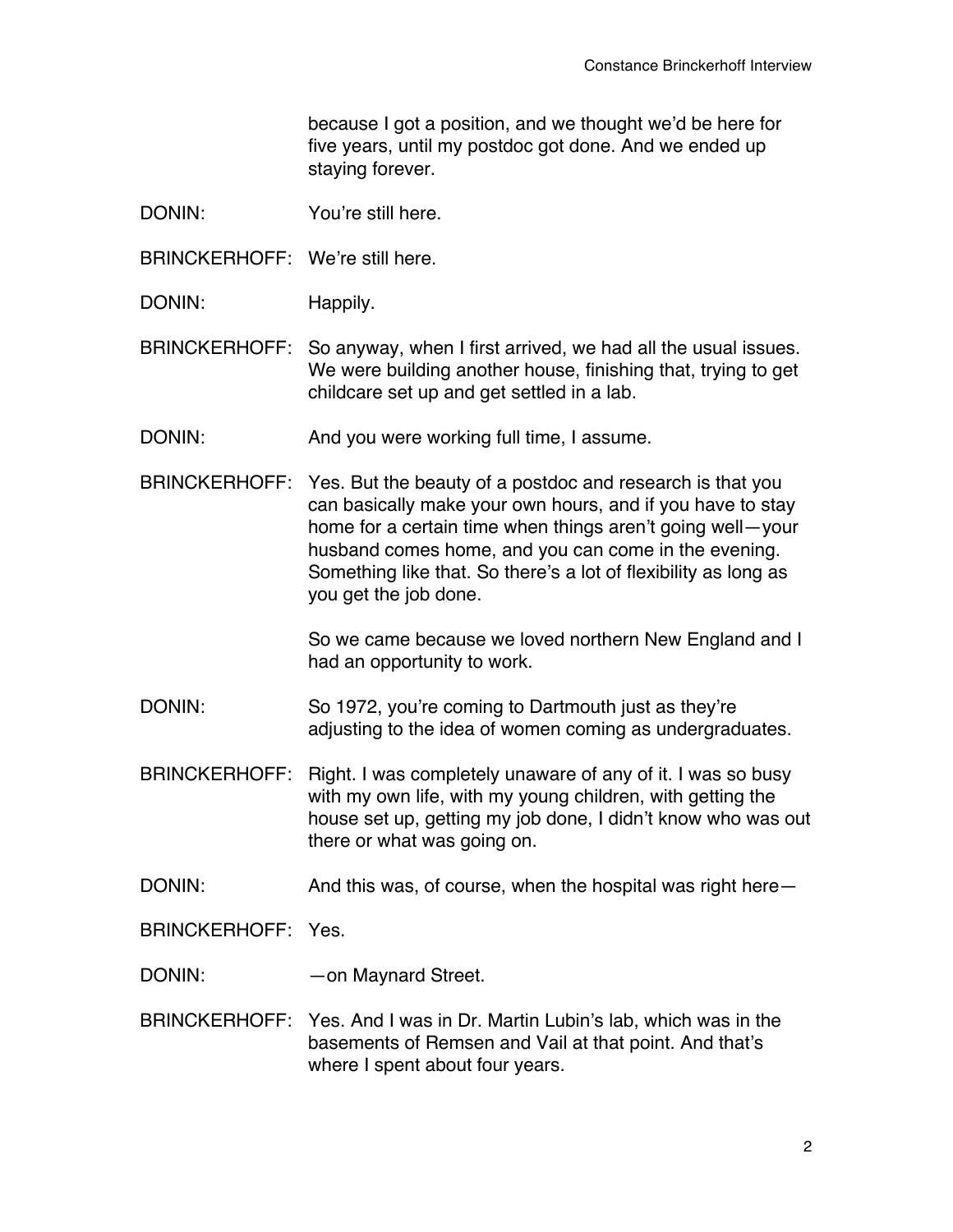DONIN: And did you find women there?

- BRINCKERHOFF: Actually, my co-postdoc was Mary Lee Ledbetter, who had come from Rockefeller University with her Ph.D., and her husband had just been appointed assistant professor of music at Dartmouth. So they moved to Norwich at the same time we did, and they had two small children. And so we shared a lab, shared—shared. And it was great. We worked together. It was very nice.
- DONIN: And finding childcare in the ʻ70s was—

BRINCKERHOFF: A challenge.

DONIN: Yes. Were there some daycare—

- BRINCKERHOFF: Well, there was one daycare center in Norwich, and the kids went there. I finally found families in Norwich who would take the kids. We lived two miles from the school, and they either got a ride home and nobody was there, or they trudged home. And actually, that impacted at least my older daughter. She decided she was going to stay home from work until her kids got older, you know? But we needed my income, I wanted to work, that's the way it was.
- DONIN: You do what you have to do.
- BRINCKERHOFF: You gotta do what you gotta do. And what you want to do.
- DONIN: Right, right, truly.

So I was cheating and reading the wonderful profile they did of you in *Dartmouth Medicine* a couple of years back, and you then were offered a job by Dr. Harris.

BRINCKERHOFF: Yes. And it was great. When I first went to work with him, I was working on something completely different from anything I had ever studied before, so my learning curve was very steep. And he was a tough mentor. He was a very good mentor, but he was a tough one. And very, very bright. He challenged me a lot. We ended up becoming very good friends, who respected each other enormously. He died three years ago, and I miss him very much.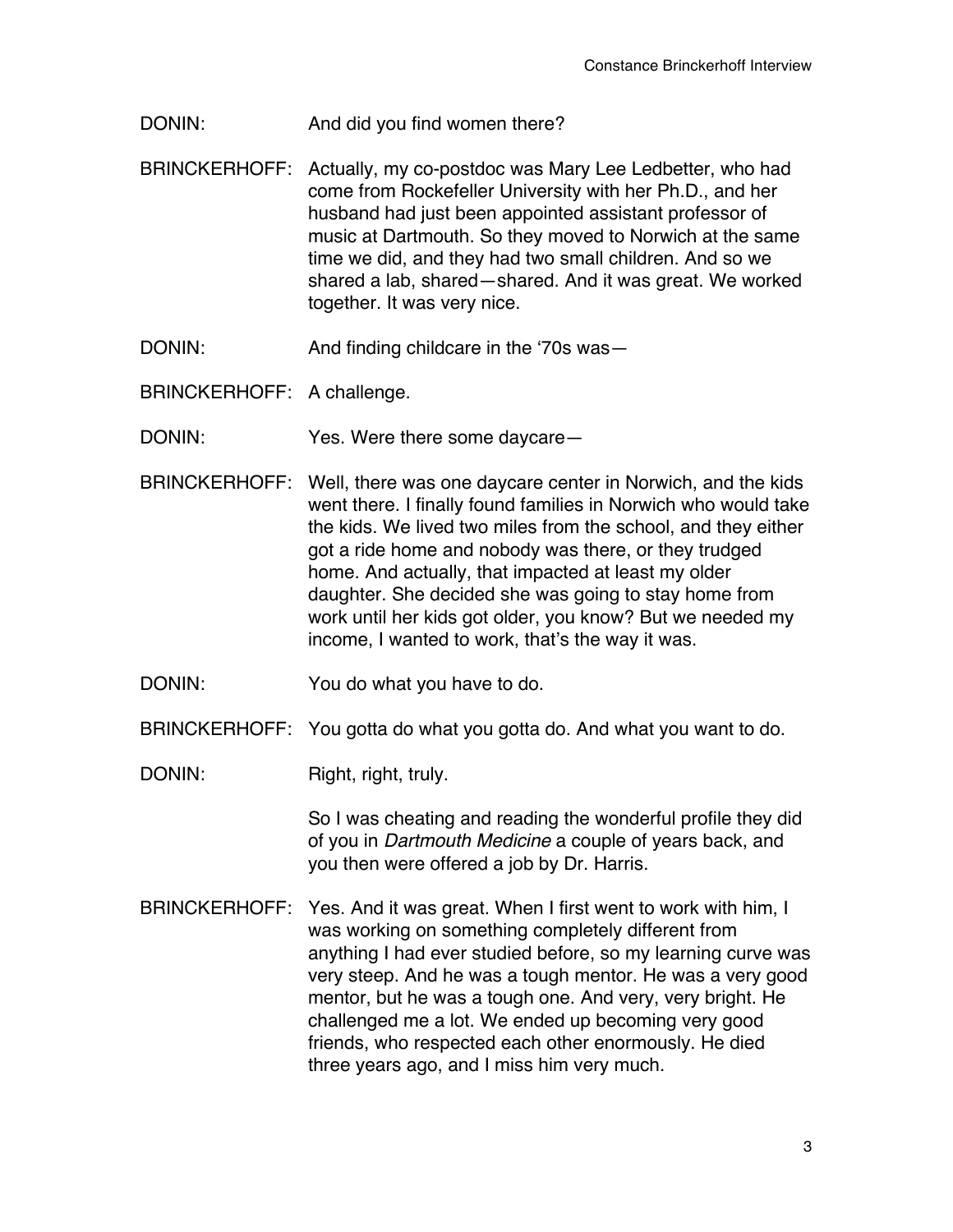- DONIN: So what was the sort of community that you found here– and I mean that professionally—to support you and mentor you? There couldn't have been—so it was you and Dr. Ledbetter.
- BRINCKERHOFF: Then she left—when we finished our postdoctoral training, she started working with Professor Oscar Scornik, who was then in the department of biochemistry, and I got this position with Dr. Harris. And I did that—it was 180 degrees opposite from anything I had ever done before, but we made the decision that we wanted to stay here. And rather than go out and look for a real job being an assistant professor or doing something, I said I wanted to stay here and I wanted to do research. I liked doing research. So that was what my driver was.

So I went to Dr. Harris's lab, where we were working on connective tissue destruction in arthritis, and that was a far cry from tumor immunology.

- DONIN: Which is what you were specializing in.
- BRINCKERHOFF: I had been doing as my postdoc, yes. And my Ph.D. had been in immunology, so there was at least a bit of a continuum. So now it was completely different, and we were looking at why and how are joints destroyed in rheumatoid arthritis. That was different.

Ted had—the support system was really in the people that he brought to the lab, other either research assistants or postdocs or visiting scientists, and there was a cadre of us that had a great time together: a researcher from Manchester, England, Carlo Mainardi, who was a clinical fellow, who was hysterically funny and also very good; Hideaki Nagase came from Florida, and Hideaki and I are friends to this day. So there was a cohort of people who could put their ideas together to try and work on these problems of joints being destroyed.

DONIN: And did you find—or, I should say, what did you find was the reaction to you among the medical community there at the medical school?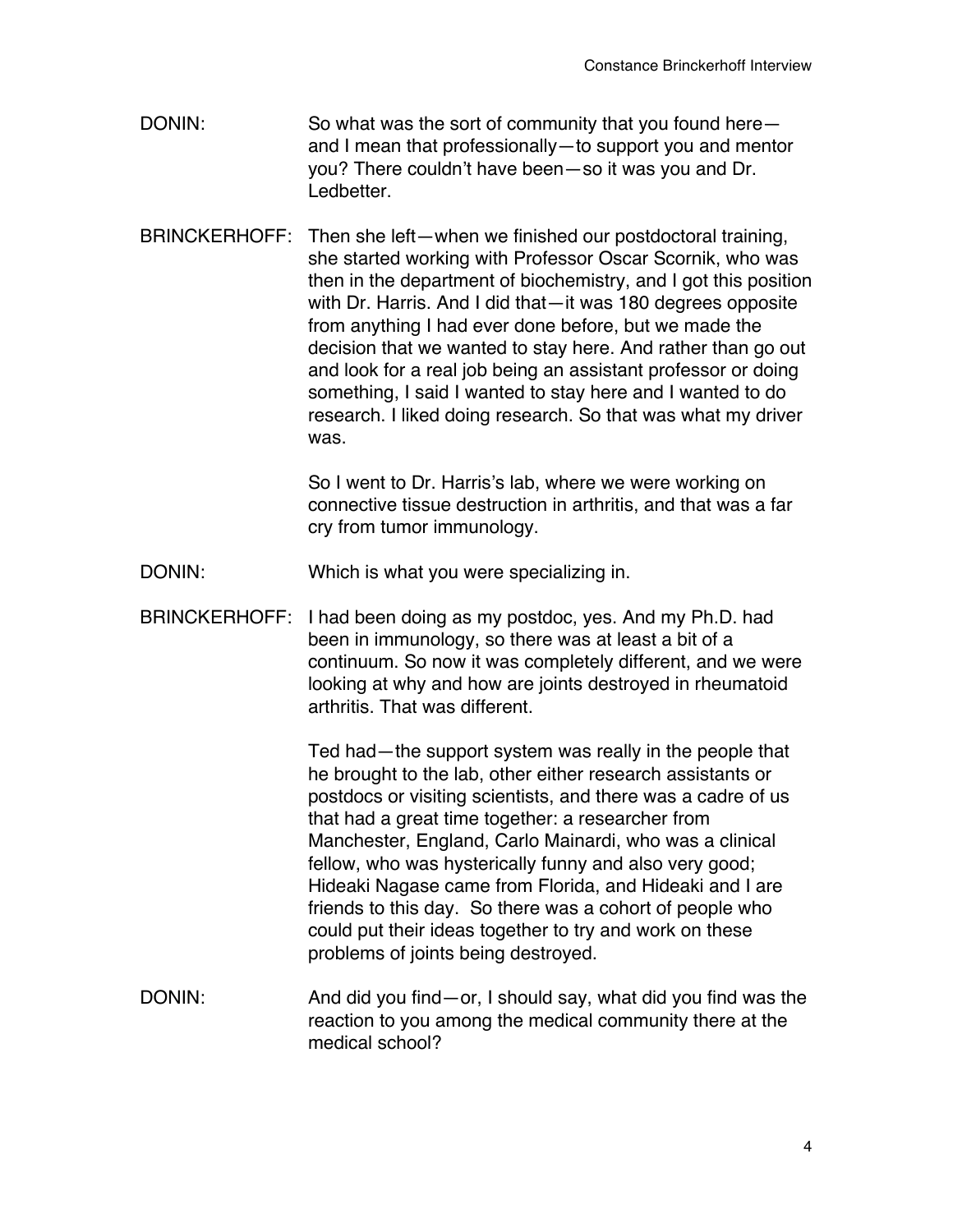- BRINCKERHOFF: They didn't notice me. [Laughs.] Basically. You know, I was just—nobody really noticed me.
- DONIN: You kept your head down and worked.
- BRINCKERHOFF: I think it's extremely important when you have so many things pulling at you to figure out what's really important and to keep your focus. And I had three children and a job. If the kids were sick, I stayed home and came in in the evening. So I didn't know anybody who was around me, and I just kept working.

In Ted's lab I had an opportunity to write a grant, and I got one, and I had an opportunity to write another grant, and I got that one. And by then, people were [chuckles] starting to notice me.

- DONIN: That's a big deal.
- BRINCKERHOFF: It was, yes.
- DONIN: And does gender have anything to do with one's ability to get a grant back in the ʻ70s?
- BRINCKERHOFF: I don't think so, no, because they were reviewed independently—I mean, by national study sections, and I think that actually my first grant was probably reviewed by a woman on the study section, who looked after me. And after that, I probably had some—it was up to me to look after myself, basically. I got to get the work done. You get the money, you get the work done, you apply for another grant, a renewal. Hopefully you get it.
- DONIN: And were you in a position now to be thinking about teaching, or does that come later?
- BRINCKERHOFF: No. When I got my first grants, I was in the position to then be appointed research assistant professor, so I'm not in the tenure track; I'm in the research track. All of my salary, all of my support, comes from my grants. So Dartmouth is not investing any of their resources in me. And that was fine. I was happy doing research, I wanted to do research, so I was not teaching.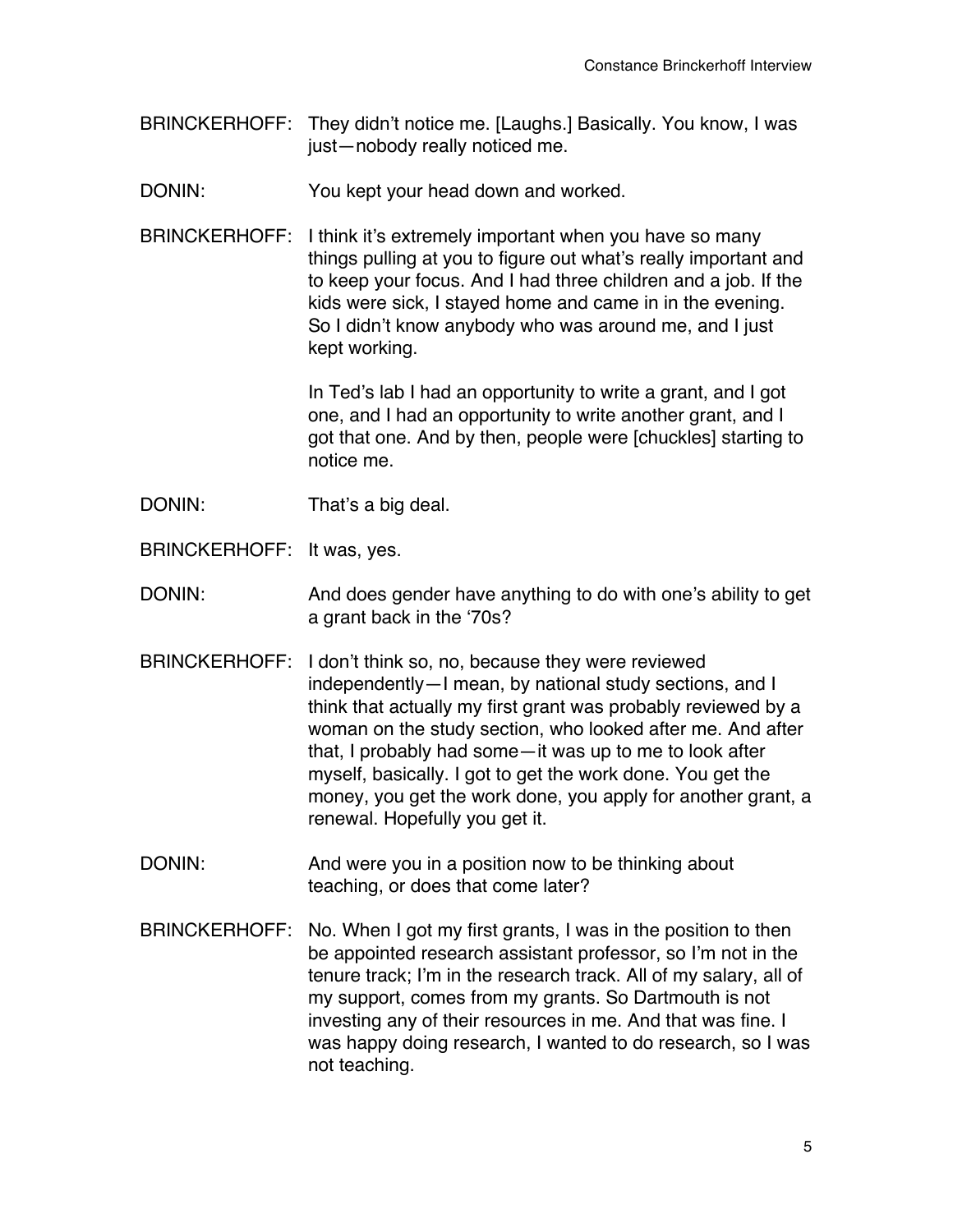DONIN: And that was your choice.

- BRINCKERHOFF: That was my choice. It went with the rank, and I was perfectly fine with it.
- DONIN: How did you feel overall in this sort of male-dominated structure that you found?
- BRINCKERHOFF: I hardly noticed. I had no expectations at that point. I was just so busy doing my work and enjoying the work that I didn't think about any of that stuff.
- DONIN: And you didn't have time to get involved in any sort of college politics—

BRINCKERHOFF: Nope.

DONIN: —having to do with the women on campus?

- BRINCKERHOFF: No, I had no time and basically no interest. I was just so consumed with what I was doing. I mean, if you have one or two grants, you've got to get the work done, you've got to write papers, you've got to write renewals. It's a full-time job. And I didn't have a lot of help in the lab, so I was doing a lot of the lab work. I had some help, but I was busy.
- DONIN: How was the help apportioned?
- BRINCKERHOFF: I would hire a technician off of my grant, and she and I would figure out who was going to do what. And, you know, we worked together to get the job done.
- DONIN: So when did you become eligible, I guess?
- BRINCKERHOFF: Well, this is an interesting question. You know, I think it's really important to say that as I progressed through the ranks of Dartmouth, I could never, ever have done it without some really important help and support from some of the senior male faculty. It was in the mid-'80s, and I had actually just gotten—on the basis of my grant renewals, I had just gotten promoted to being research associate professor, not research assistant professor. My lab was housed in the biochemistry department.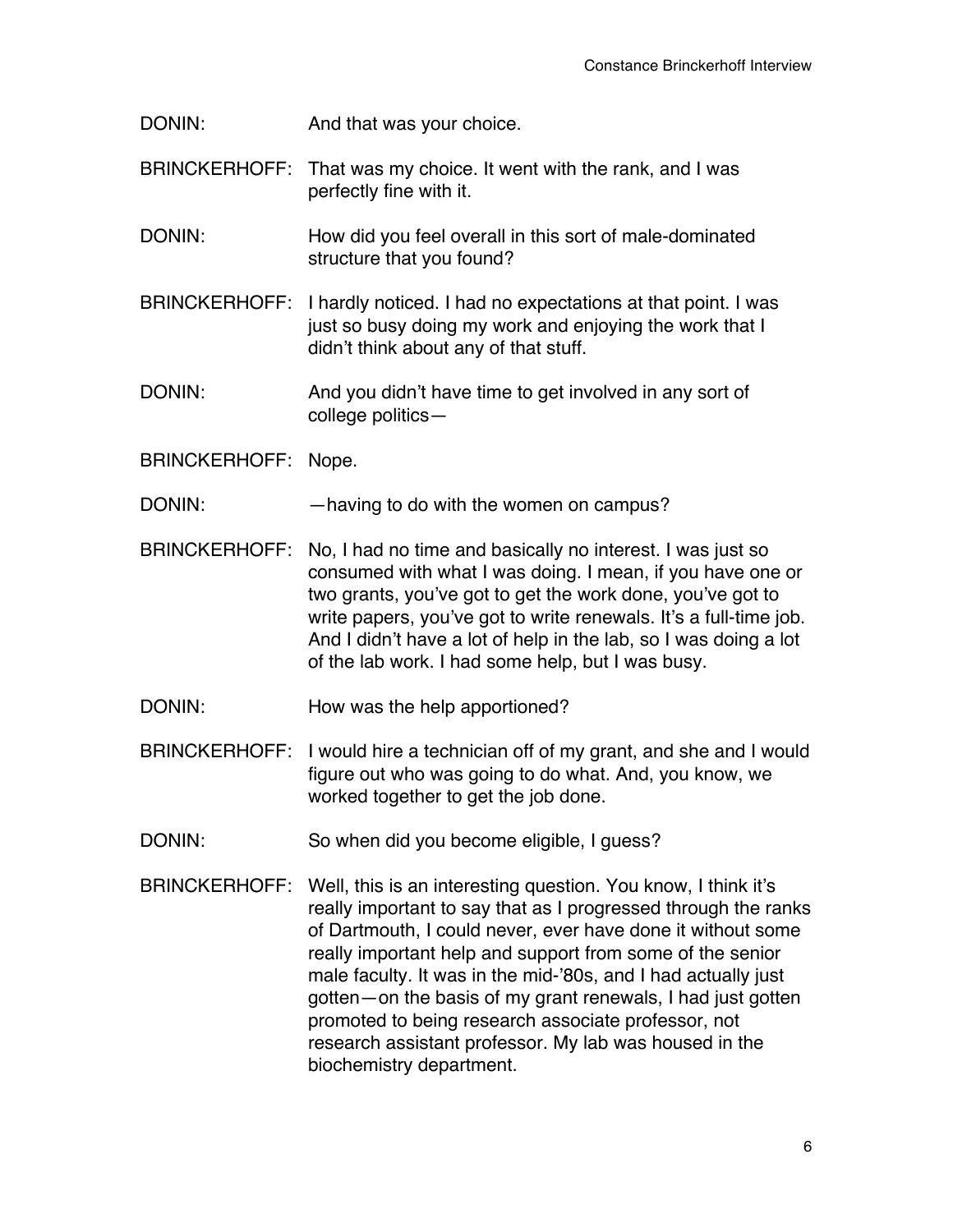By then, Dr. Harris had left. He had left Dartmouth to go to New Jersey, and I wasn't willing to go to New Jersey. [Laughs.] And so they gave me some of his lab space, but biochemistry wanted that space for their own recruitments, because they were getting ready to recruit two faculty members, which they did.

DONIN: Male or female?

BRINCKERHOFF: Male. And Bill Culp suggested—who had a lab across the way from me—he said, "You know, there's this search going on for two faculty members. Why don't you apply?" And so I said, "Okay." I mean, it hadn't even occurred to me. So I did apply, and [sighs] eventually—and I don't know how or why—they interviewed me. I gave a seminar, a job seminar to the department, and then you give a chalk talk, where you talk about all of your research interests. And that's really fun because it's a give and take about research questions. And that went fine because I loved what I was doing.

> So then they decide whom they're going to hire. Eventually, a few days later, Bill came to see me and said, "Well, they've decided to hire these other two guys" or "these two guys because you're already here, so"—you know, "We don't need to hire you because you're here." And that's not something that was reserved just for me, but it didn't feel very good. So I went home, had a good cry and went shopping in Campion's. [Both chuckle.]

DONIN: Did you feel it was because you were a woman?

BRINCKERHOFF: No. I don't think I was really—it may have been, but I didn't—if—it may have been. I didn't focus on that. They just didn't want me.

> And then I don't know what happened, because Henry Harbury was chair of biochemistry, and George Bernier was chair of medicine. Somehow—and this is where sort of the magic of being supported by senior people comes in— George and Henry got together and decided that they would move me from the research track to the tenure track, that I would have a primary appointment in medicine, but that biochemistry would be able to use me for teaching. And I said, "Fine."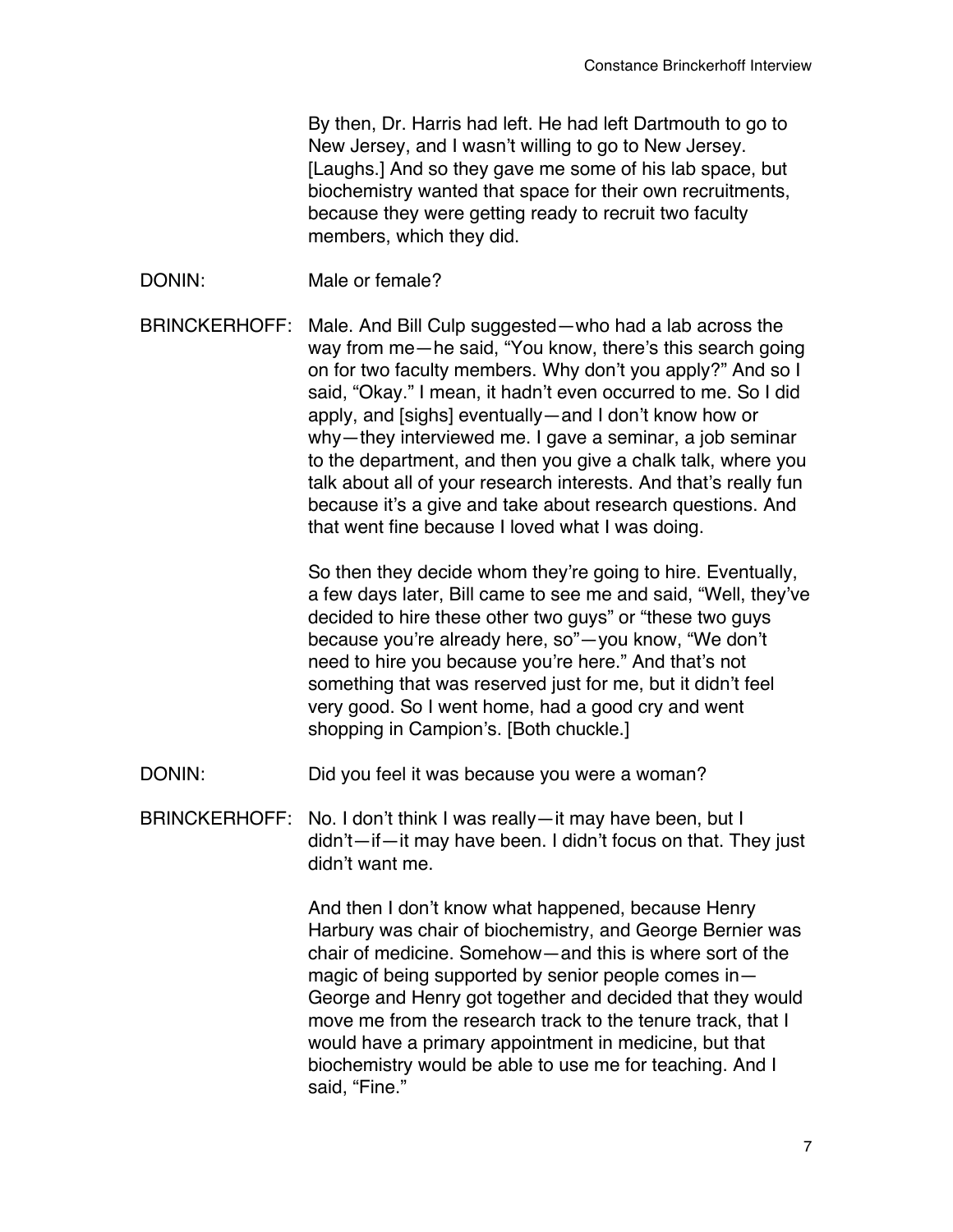- DONIN: So this was handed to you. You didn't apply for this.
- BRINCKERHOFF: Well, I did apply for it. I did not get the jobs in biochemistry, but they decided, I think, that—I don't know why, I don't know how. I don't remember. They decided that they would just move me from the research track to the regular track and I would now be associate professor of medicine and biochemistry, but I would have teaching obligations, and I would also have some [inaudible] money support, but I would be part of the regular faculty. So that was, in fact, recognition and somewhat of a promotion.
- DONIN: How many women faculty members in the medical school were there?
- BRINCKERHOFF: At that point?
- DONIN: That's an unfair question, because, you know, how could you necessarily remember that? We can look that up.
- BRINCKERHOFF: Well, I think I remember that there was—I think Lucille Smith was still around as an emerita professor. There was Olive Pettengill in pathology, there was Hilda Sokol in physiology, Val Galton and Frances McCann.
- DONIN: Wow! You remembered them all.
- BRINCKERHOFF: I think that's all there were.
- DONIN: Was there any sort of feeling of supporting one another?
- BRINCKERHOFF: They may have supported each other. I had no interaction with them. And that's partly me, you know? I'm private and have never been a clubby person, and so, again, I just put my head down and kept working.
- DONIN: So this happened—when did you say?
- BRINCKERHOFF: Nineteen eighty-four, '83, '84.
- DONIN: And at this point by now at the college, I think there was something called the Women's Caucus going on that was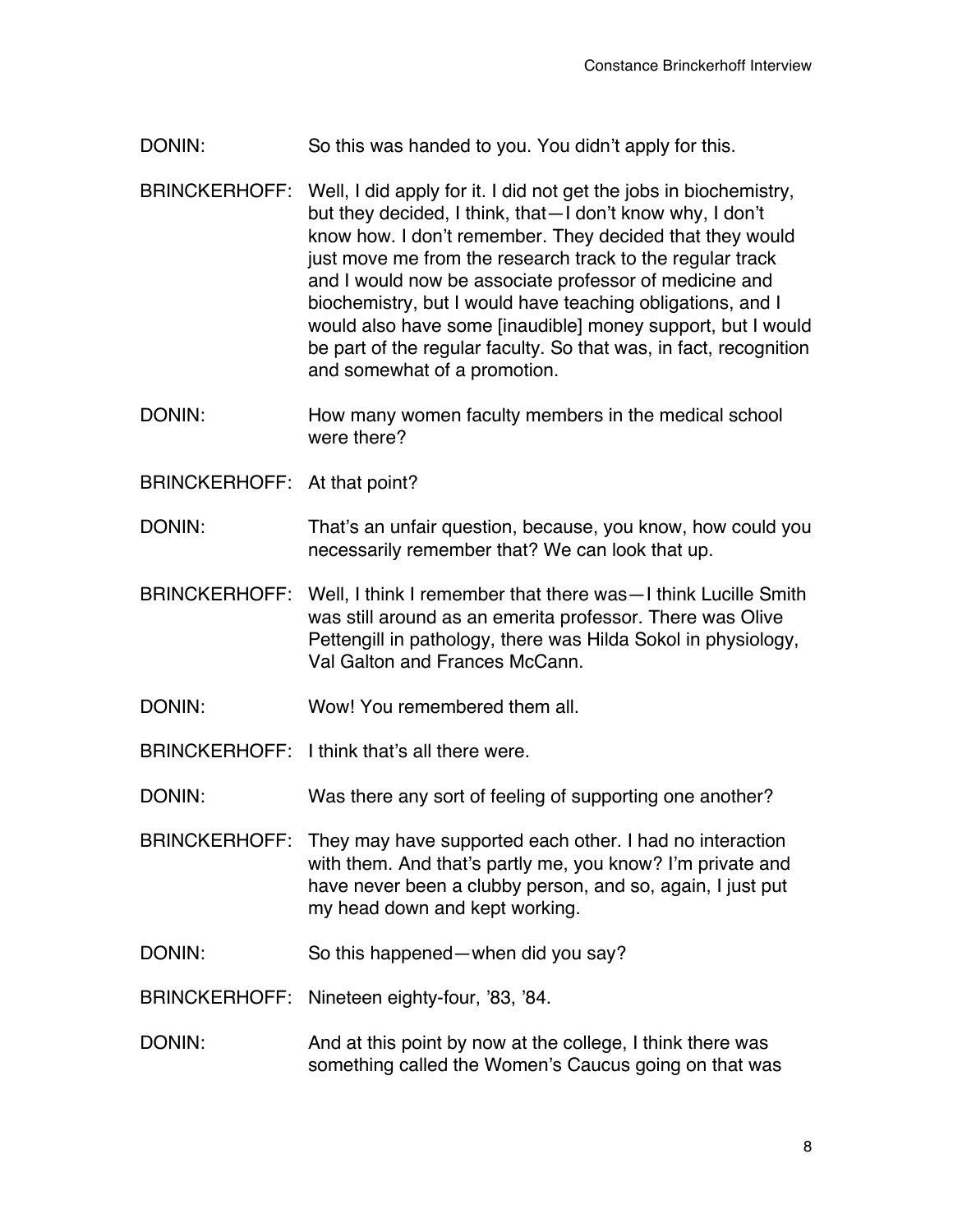supporting faculty, if I have this right. But that was nothing that you got involved in.

- BRINCKERHOFF: I didn't know about it, and even if they had been involved, I would not have given my time for it. I just had too many other things I wanted to accomplish, and that was not among them.
- DONIN: How was it carrying this teaching load and your research?
- BRINCKERHOFF: Well, I was not an experienced teacher, and that was a very steep learning curve. Figuring out how to be a good teacher, how to reach your students, to "keep it simple, stupid," to try and draw them in to what you were teaching. And the subject matter that I was involved with was the fall term of biochemistry to the first-year medical students. They're much more interested in anatomy, much more interested in their clinical experiences. Do they really want to learn molecular biology and biochemistry? Probably not. And so, it was my role to teach them about recombinant DNA technology, and it's a technology, and if you've been a philosophy major or an English major and you haven't worked on this stuff, how do you get it?

So I ended up bringing, over the years, as I learned—I would bring live demos to the lectures so that they could actually *see* what happened. And it ended up working, and I ended up learning how to do it. To this day, I prefer small-group discussions, where you can actually talk to the students rather than a formal lecture. But that was a continuum of hard learning.

- DONIN: Did you have mentors that helped you learn teaching techniques?
- BRINCKERHOFF: I think that the biggest mentors were watching my fellow faculty, who were good at what they did and trying to sort of emulate them. They were getting rave reviews. I wanted rave reviews. [Laughs.]
- DONIN: Right, right. And were they helpful and supportive?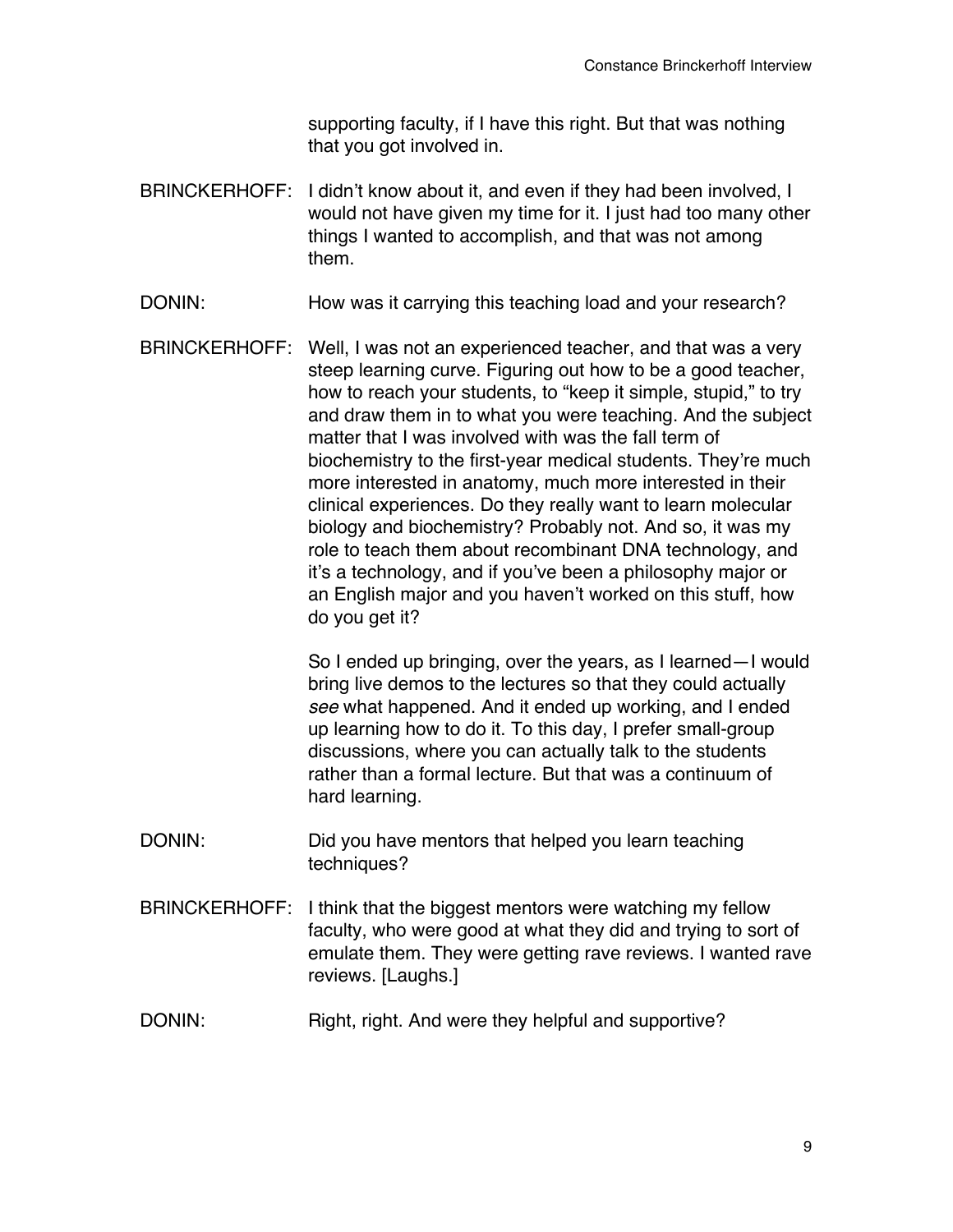- BRINCKERHOFF: I didn't go and say, "Gee whiz, I want to learn." I just watched, and I tried to take it home and figure it out, how I was going to put it to work for myself.
- DONIN: And at this point, the population of the medical school—were there women?
- BRINCKERHOFF: Sure. I think there were women at the medical school before there were women in the college, but, again, I'm oblivious to all of that.
- DONIN: You just saw them as students.
- BRINCKERHOFF: I saw them as students, and I saw what my job was, and as I became more involved in teaching and as I was on the regular faculty track and now was eligible to get graduate students in my lab, I began to be more interested in the issues that surround graduate education, medical education, be it teaching, be it recruiting, how do you treat graduate students, what are the issues that are involved with graduate students? So as my job description opened up, so did my window on the world, basically.
- DONIN: Oh, that's interesting, yes. These were students under your care now.
- BRINCKERHOFF: A few of them, yes, yes. And one of the things that happened—at that point, we had department graduate programs, and they were always looking—the faculty were always looking for somebody who was going to run the graduate program. And I said, "Well, I'll do that!"
- DONIN: Aha
- BRINCKERHOFF: I volunteered. And they let me. And it was a two- or threeyear term, and I took my turn like everybody else. But during that time, you know, I was pretty active in—I don't remember what I did [chuckles], but I know that I was pretty busy. I was pretty involved. There were graduate students who were doing well, there were graduate students who weren't doing well, and the ones who weren't doing well needed to come and talk to me. We had to figure what you're going to do with them. So I started to get involved in issues.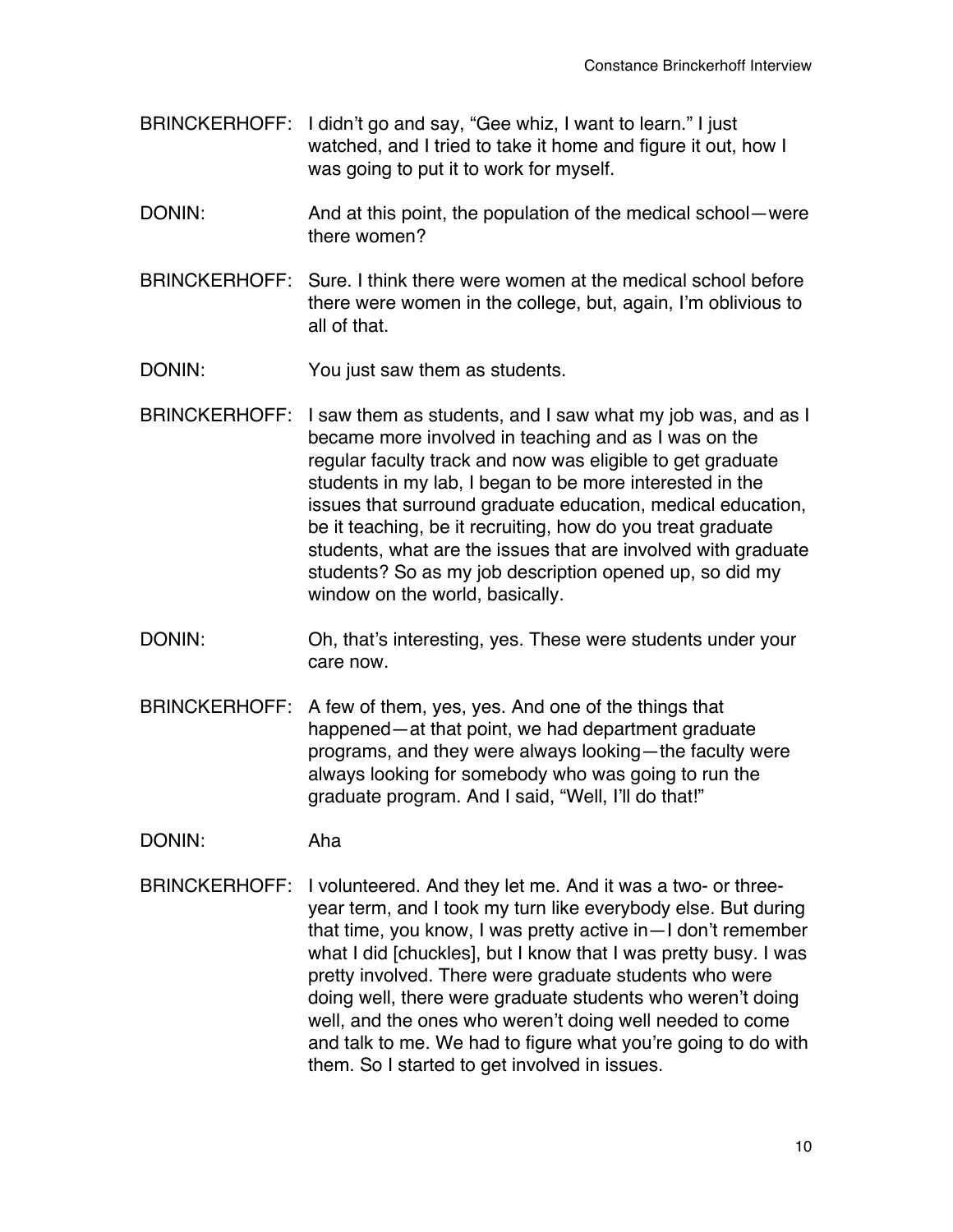DONIN: And this same profile in the alumni magazine really described you as a champion of the grad students—

BRINCKERHOFF: I tried to do that.

DONIN: — —the Ph.D. students.

BRINCKERHOFF: I tried to do that. I thought that that was very important. I thought that the graduate programs were growing, and we were getting more and more graduate students. They were better. But everybody still talked about the medical students at the medical school. And I'm saying, "Okay, we have this population of graduate students. They're very important to the forward motion of the research component. We're trying to mentor them. We're trying to teach them. Let's give them some attention and recognition." So that's one of the things I tried to do.

DONIN: In what way?

BRINCKERHOFF: Well, I tried working with Andy Wallace, dean of the medical school. There was a Dean's Medal given to the top medical student. I thought we should have a medal, an award that was given to the best graduating medical student, graduate student. So Andy and I worked on that, crafted language, and Andy decided to name it in honor of the then provost and his good friend, John Strohbehn. So to this day, we have the Strohbehn Medal that's given to the highest graduating Ph.D. students.

DONIN: In the sciences.

BRINCKERHOFF: In the medical school.

- DONIN: In the medical school.
- BRINCKERHOFF: Yes. It's a medical school-based award. And so the cadre of graduating Ph.D. students has grown *hugely* over the years, and so the process has become even more competitive because there's a call that goes out in the spring to the departments for each department to nominate—and now I think there's genetics, biochemistry, micro and physiology and pharm-tox, so that's five departments that get a letter saying, "Who among your graduating Ph.D.s do you want to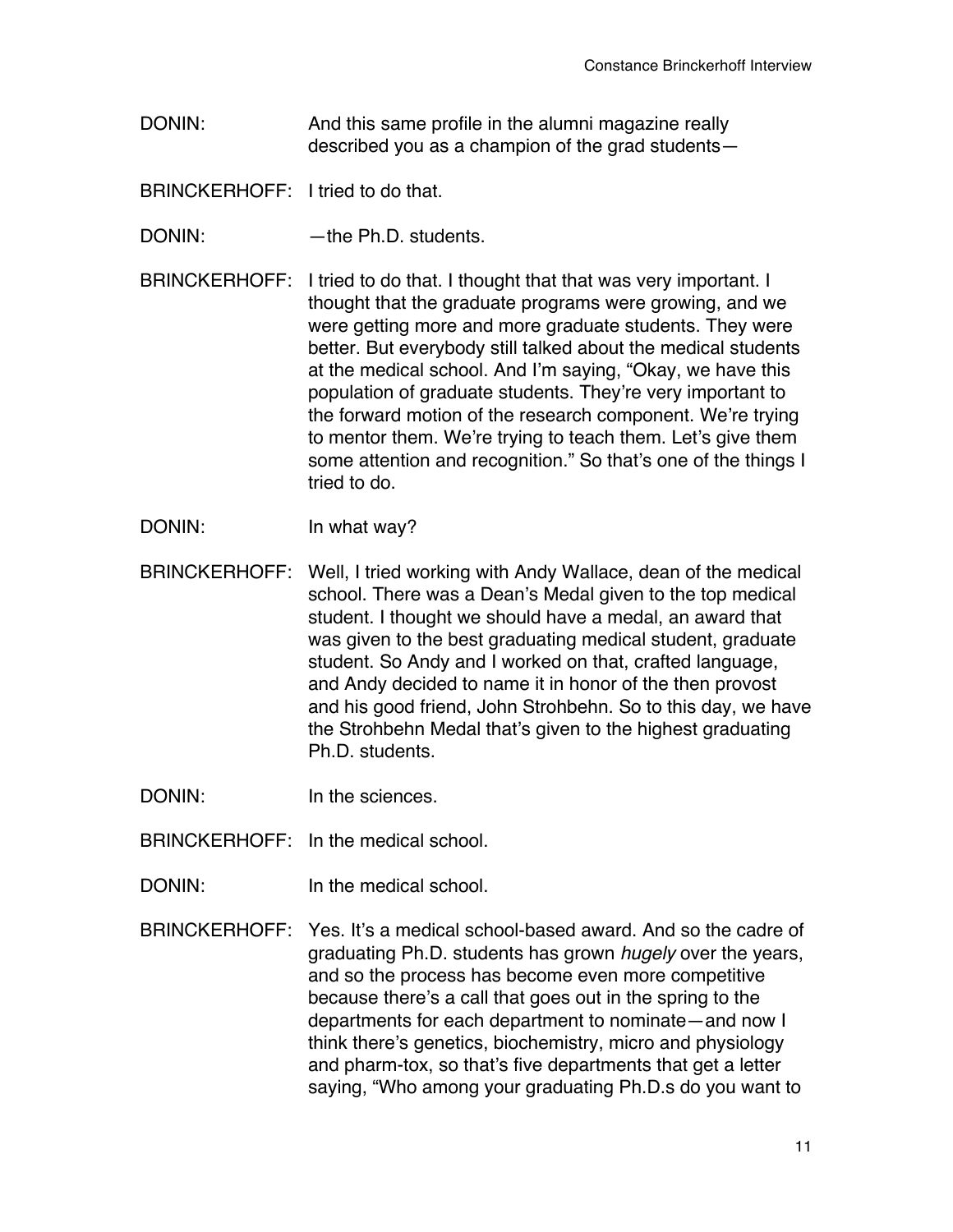nominate for the Strohbehn award?" So those nominations come in, and there's a small committee that decides among the nominations who is going to get the award. So it's become fairly competitive.

- DONIN: So you got pulled into sort of politics.
- BRINCKERHOFF: I did.

DONIN: After all these attempts at hiding in the lab.

- BRINCKERHOFF: I did. Because there were just issues that I cared about. And then, somewhere along the way—I mean, I had these grants, and then recombinant DNA was becoming really important, and connective tissue diseases were being very important, and some group—I can't even remember the name of it as this point—Recombinant DNA Technology? I don't know. They heard about me, and they gave me a lot of money to do research. It was great.
- DONIN: So this is another grant you got.
- BRINCKERHOFF: Yes. This was in addition to my NIH-based grants. This was corporation funding. And the dean, Bob McCollum, heard about this, and decided to highlight me. And then—this is another example of a senior administrator taking notice.
- DONIN: What does it mean to be highlighted?
- BRINCKERHOFF: Well—I'm about to get to that.
- DONIN: Okay.
- BRINCKERHOFF: So they decided to do a story on me for the *Dartmouth Medical School Magazine*, and that's what it was called at that point. That's not it [referring to a magazine that Mary Donin apparently has on the table]. It was an earlier one. So they sent this fancy photographer up. They put me on the cover of *Dartmouth Medical School Magazine*, and then there was another picture of me, which somebody referred to as the centerfold.

DONIN: [Chuckles.]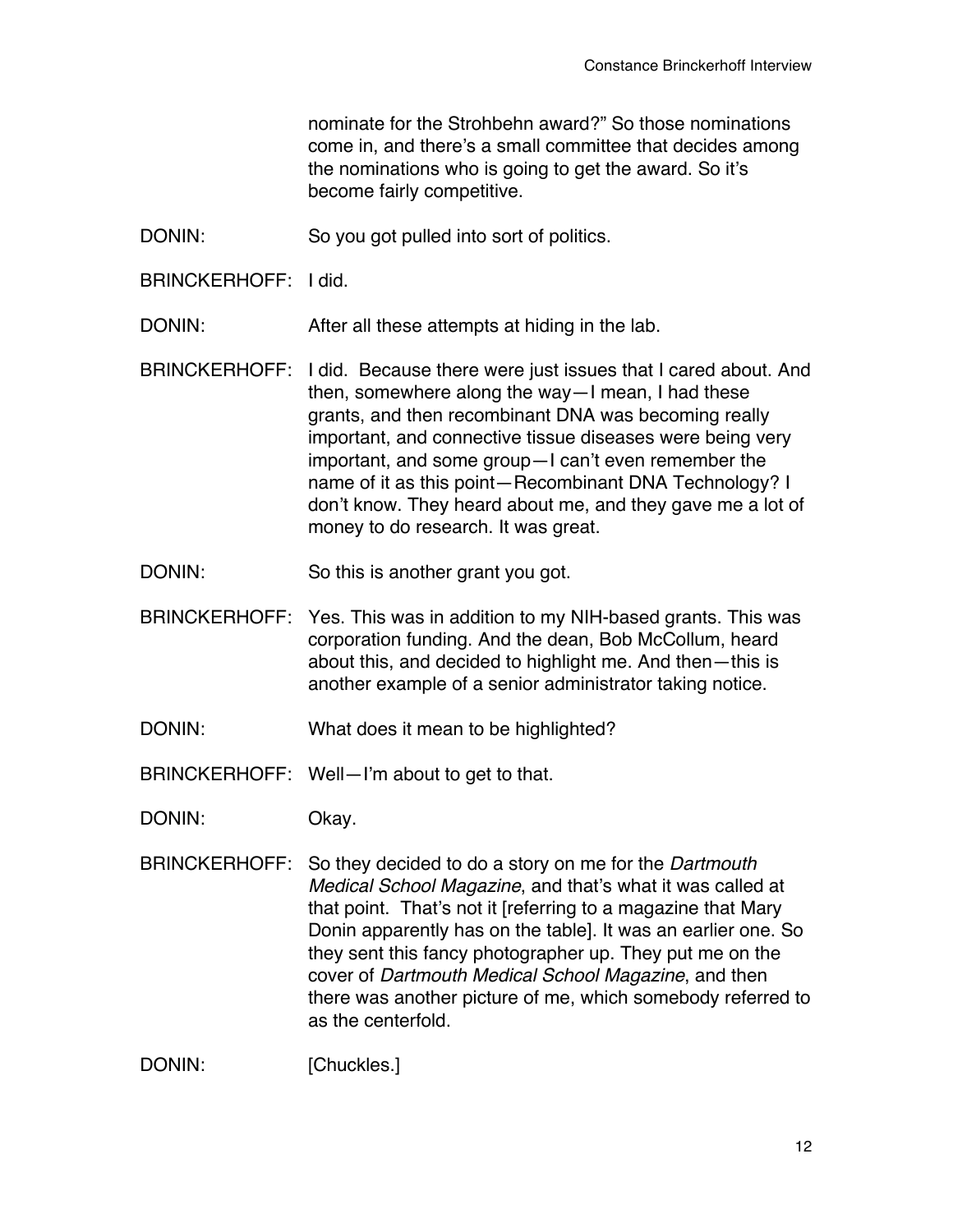- BRINCKERHOFF: And you know, they put the microscope and the tissue culture hood and all kinds of stuff, but—so somebody noticed me. And then—
- DONIN: And that was Bob McCollum
- BRINCKERHOFF: That was Bob McCollum.
- DONIN: He was the dean at that time
- BRINCKERHOFF: Yes, he was. Unfortunately, a lot of the people I'm mentioning here are no longer alive.
- DONIN: Right, right.
- BRINCKERHOFF: And he was such a dear. You know, when he became dean, he would walk around the halls, and no dean prior had ever said, "Boo" to me, so I just walked—whenever I saw a dean, I just put my head down and kept going. When Bob McCollum walked by, he said, "Hi." He knows me, and said hello. Again, that wasn't just reserved for me; that's who Bob McCollum was. But that's different from before.
- DONIN: So that's the culture of—is that the culture of medical schools?
- BRINCKERHOFF: I don't know. I can't speak to that.

DONIN: It was the culture at Dartmouth?

- BRINCKERHOFF: It was the culture then, before Bob McCollum came on board. And he just was such a generous-spirited person. I think he was OB-GYN, which—I think that's what he was. So that means you deliver babies. It's a happy activity. [Laughs.] I think that's what he was.
- DONIN: So here you are on the magazine cover.
- BRINCKERHOFF: Right. And, of course, my male colleagues in biochemistry don't acknowledge me at all. They don't say—
- DONIN: Even after the magazine?

BRINCKERHOFF: Nope.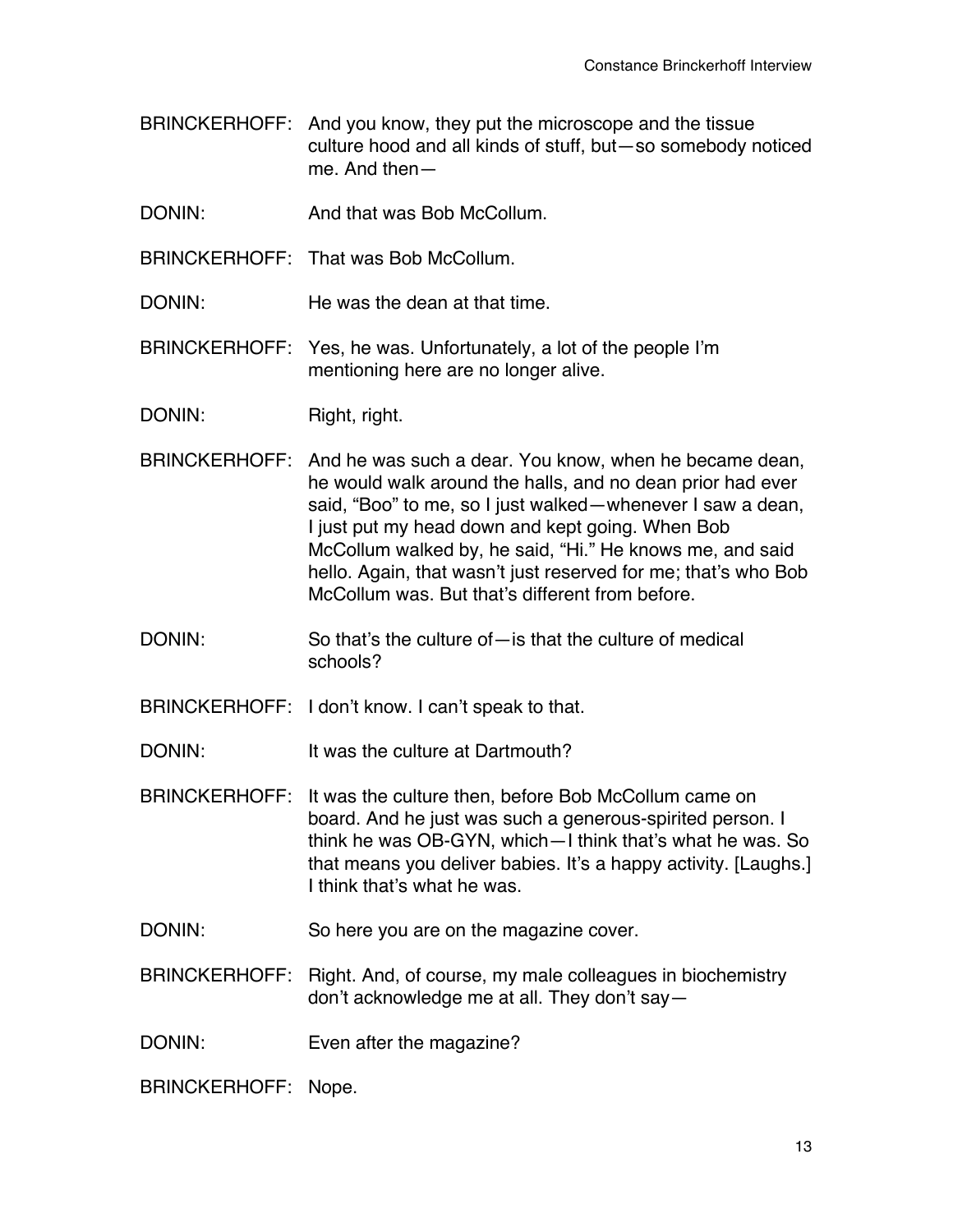DONIN: What's that about? Again, is that the culture-

BRINCKERHOFF: Yes.

DONIN: — —in the department?

BRINCKERHOFF: Yes. The culture among men, yes. And it's not just limited to Dartmouth, and it's not just limited to biochemistry, but nobody said, "Boo."

DONIN: In medicine in general, at Dartmouth.

BRINCKERHOFF: Hard to say it's in general, but nobody said, "Boo." So I just said, "Fine."

DONIN: How about the women? How about your female colleagues?

- BRINCKERHOFF: Again, I was much younger than the women I've mentioned. They were in other departments. I hardly saw them. There was very little acknowledgement. But I knew what I'd done, and it gave me my own—you have your own personal sense of gratification, and that is what has to sustain you. You don't do it for what everybody is going to say about you; you do it for what you feel about yourself, and I think that's really important, and that was really very self-sustaining.
- DONIN: But recognition from your colleagues—isn't that something that would nurture you?

BRINCKERHOFF: [Chuckles.] I didn't trust it.

DONIN: It's a good thing, it sounds like.

BRINCKERHOFF: Yes. So then—so then what happened? Then—

DONIN: So this is still in the '80s, then.

BRINCKERHOFF: We're in the—yes. We're getting toward the end of the '80s. I guess—when was it? I don't even remember my own history. Somehow—and was it when Henry Harbury left? And Bob McCollum needed an acting chair of biochemistry, and I remember he called me into his office. I think it was on a Friday. And he said, "I wonder if you would consider this."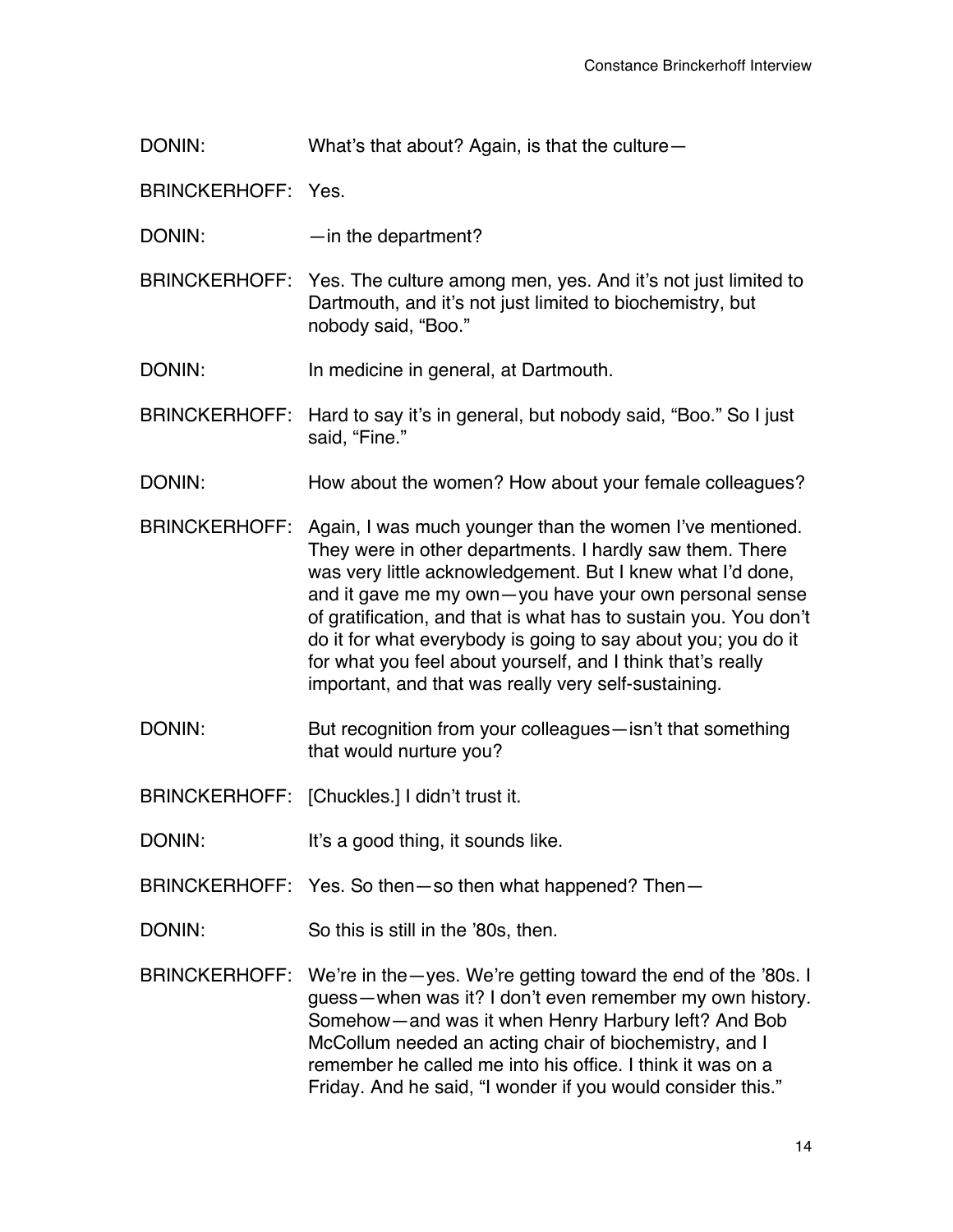And I was absolutely flabbergasted. And he said, "Take the weekend to decide." I already knew I was going to do it. I couldn't say no to that challenge.

- DONIN: What an opportunity!
- BRINCKERHOFF: Yes.
- DONIN: First woman.
- BRINCKERHOFF: Yes. I didn't even think of that. I just said, *I can do this. I want to do this*. I just wanted the challenge. So I took the weekend, and then I told him yes. And so then he had to announce it, and I think it was Bob—he had to announce it to the department. [Laughs.]
- DONIN: That warm and nurturing group—
- BRINCKERHOFF: Right.
- DONIN: — that you were
- BRINCKERHOFF: Exactly. So, you know, there was just utter silence. [Laughs.]
- DONIN: Ohh! Did you get any direct response from your colleagues, your male colleagues?
- BRINCKERHOFF: No, they just—you know, no. I think there may have been a couple who said, "Great." Stan Froehner, who's no longer here—he was really a supportive person. But nope. Just took over. And, you know, again, it was a learning experience. I know I made some mistakes, and when I did, certain faculty members would visit my office and let me know what they felt. [Chuckles.] It's okay! You know? I mean, you're going to do that, you just got to deal with it. You can't shut them out.

But then, in that capacity, I was appointed to a search committee. As acting chair of biochemistry, I was put on a search committee to find the dean who was going to take over after Bob McCollum.

So now I'm *really* getting into mainstream events in the medical school. Again, that was a lot of fun! And I think at that point, I really did start to feel camaraderie among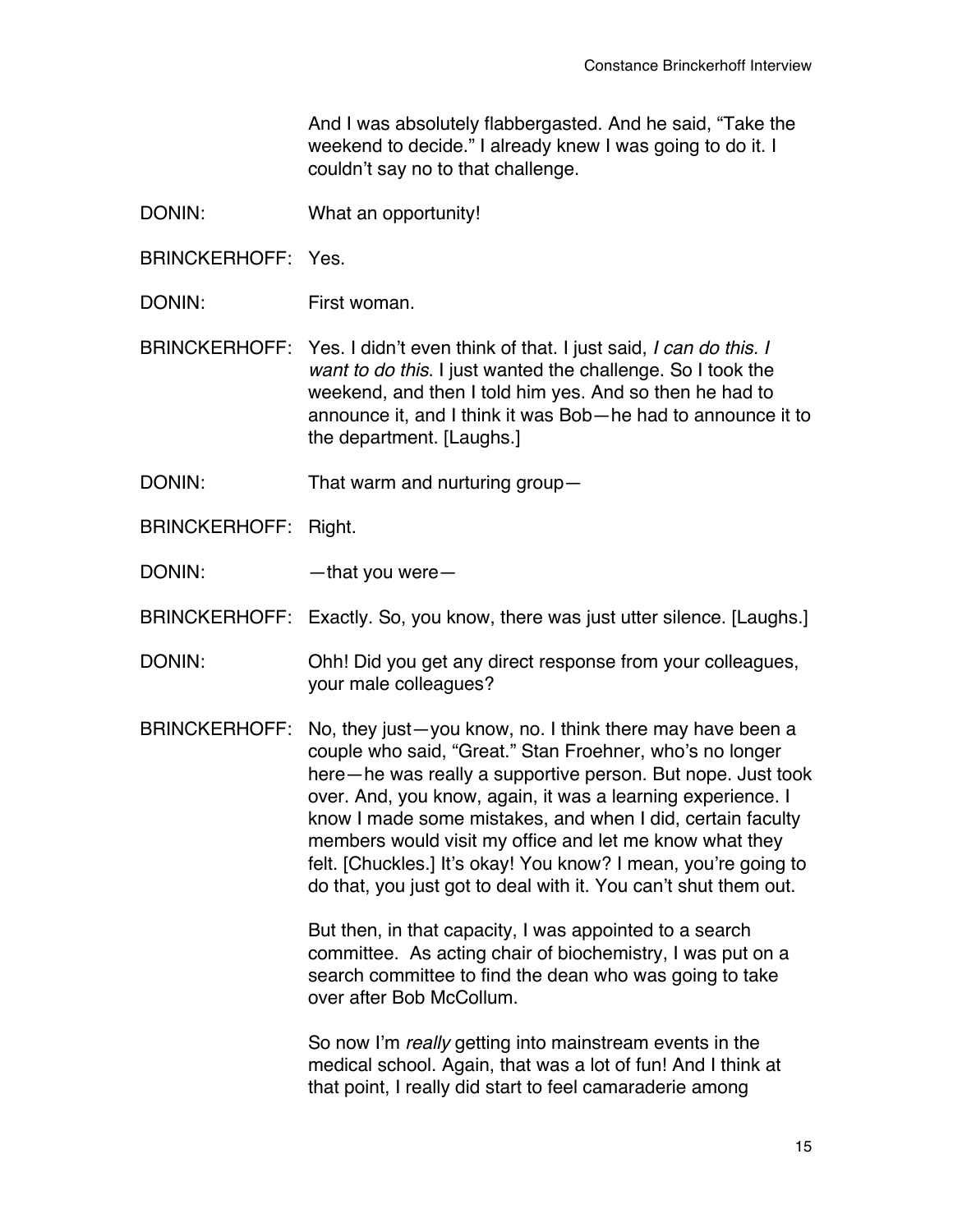some—and they put me on the committee. I was smart enough by then to know they put me on the committee because I was in a chair position and because I was a woman. So that's why I was there.

And—was there another woman? I can't remember. There may well have been. But Hal Sox was chair, and maybe Heinz Valtin was the co-chair. That committee is a matter of record. You can find out who it was. But we had a great time. We had a *great* time. We went to Boston. We had dinners out. We met candidates. It was really fun. And it was really interesting when Andy Wallace came for the interview. Somebody said, "Why doesn't somebody go down and talk to Andy?" because he was in sort of the green room of the and I said, "I'll go."

And so I was the first person from Dartmouth that Andy Wallace really met. And we hit it off. So, you know, that all felt good. And when Andy became dean, I moved into a more visible position in the medical school.

So it was sort of these evolving, working relationships and challenges that people gave me, but it was the support of these leaders that saw something in me. I never could have done it without them. And I never would have been bold enough to go on my own.

- DONIN: But you were becoming a leader, yourself, at this point.
- BRINCKERHOFF: I was. I guess so. I was just doing what felt right and trying to be honest, to be fair. That was really important: to be honest and fair.
- DONIN: At this point, were you mentoring any women that were either—

BRINCKERHOFF: Yes.

- DONIN: students or other administrative or science-related people?
- BRINCKERHOFF: I had women graduate students. I then had—when Andy asked me—so then in this capacity as associate dean for science, I was sort of overseeing—we were trying to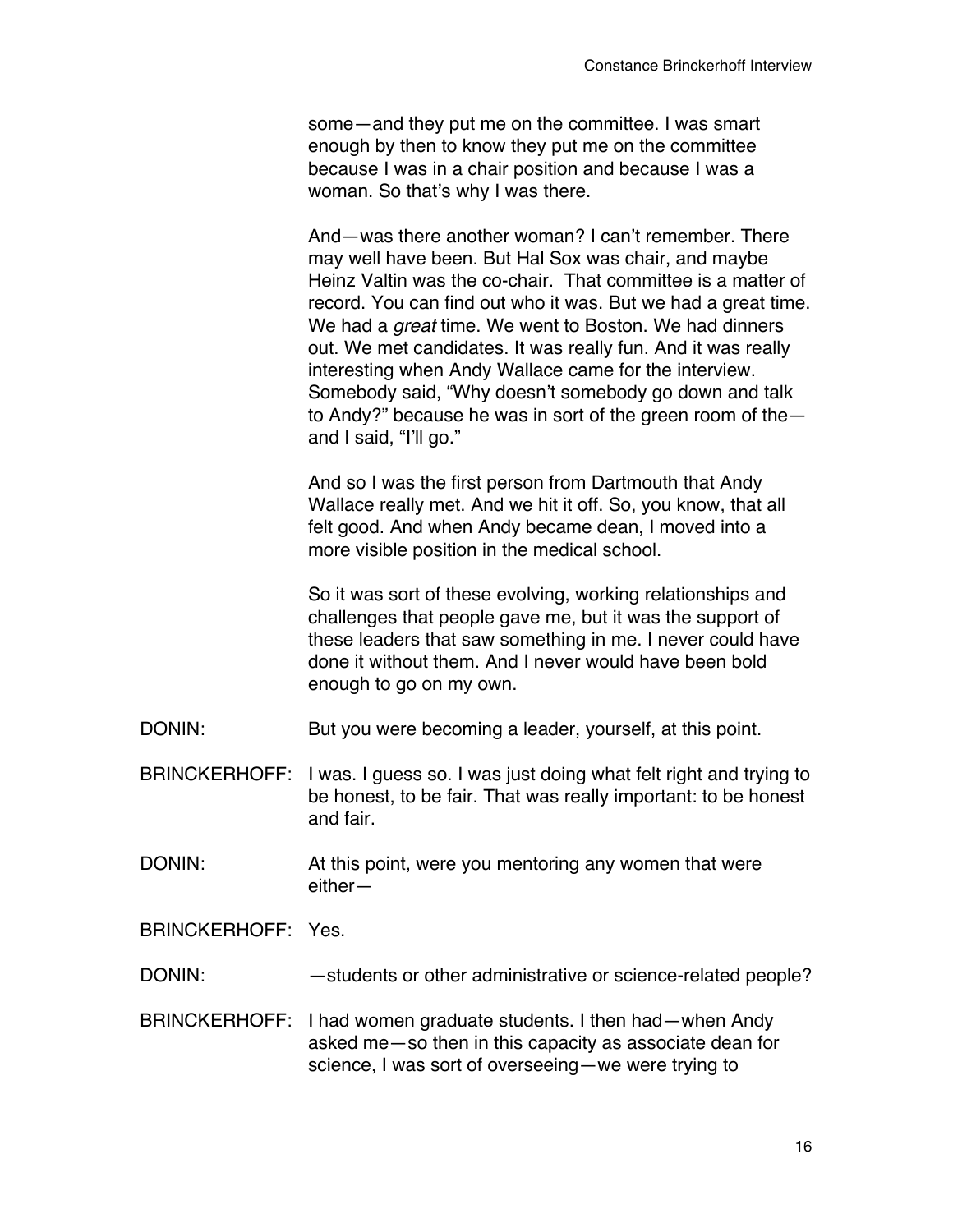resurrect the M.D.-Ph.D. program, and I was trying to oversee that, and it wasn't going—

DONIN: Just to be clear here: So Andy Wallace was the one who appointed you as associate dean for science education.

BRINCKERHOFF: Yes. I stopped being acting chair when Bill Wickner—Andy appointed Bill Wickner to be chair of biochemistry.

DONIN: And that's when he asked you-

BRINCKERHOFF: And then, so, I said, "Well, I'd like to do something." And so he made me—and I was then really championing the need to come out for Ph.D. students. So he said, "Okay, I'll do it." Because he kept referring to medical students, and I said, "Well, Andy, what about the graduate student?" So he finally acknowledged that, okay, we should do this. And so he gave me this. And I didn't have very many tools other than my own—there was no money, there was no budget, but at least I had my voice, and I was sitting at the table and could speak to these issues. So I did.

DONIN: Perfect choice for you.

BRINCKERHOFF: Yes.

DONIN: For him.

BRINCKERHOFF: Right, for him, too. [Laughs.] It didn't cost him any money.

DONIN: Right, right.

BRINCKERHOFF: But we were able to accomplish some things. And so, you know, I was involved in the LCME, Liaison Committee on Medical Education, preparation for the visits? I mean, I was involved in various issues, partly because I was a woman and they needed that, partly because I actually had something to say that might have been worth something. But I was doing it because I enjoyed it.

> And then, as I said, we decided to resurrect the M.D.-Ph.D. committee, and eventually I became director of that, in my capacity as associate dean. And Ann Coady became my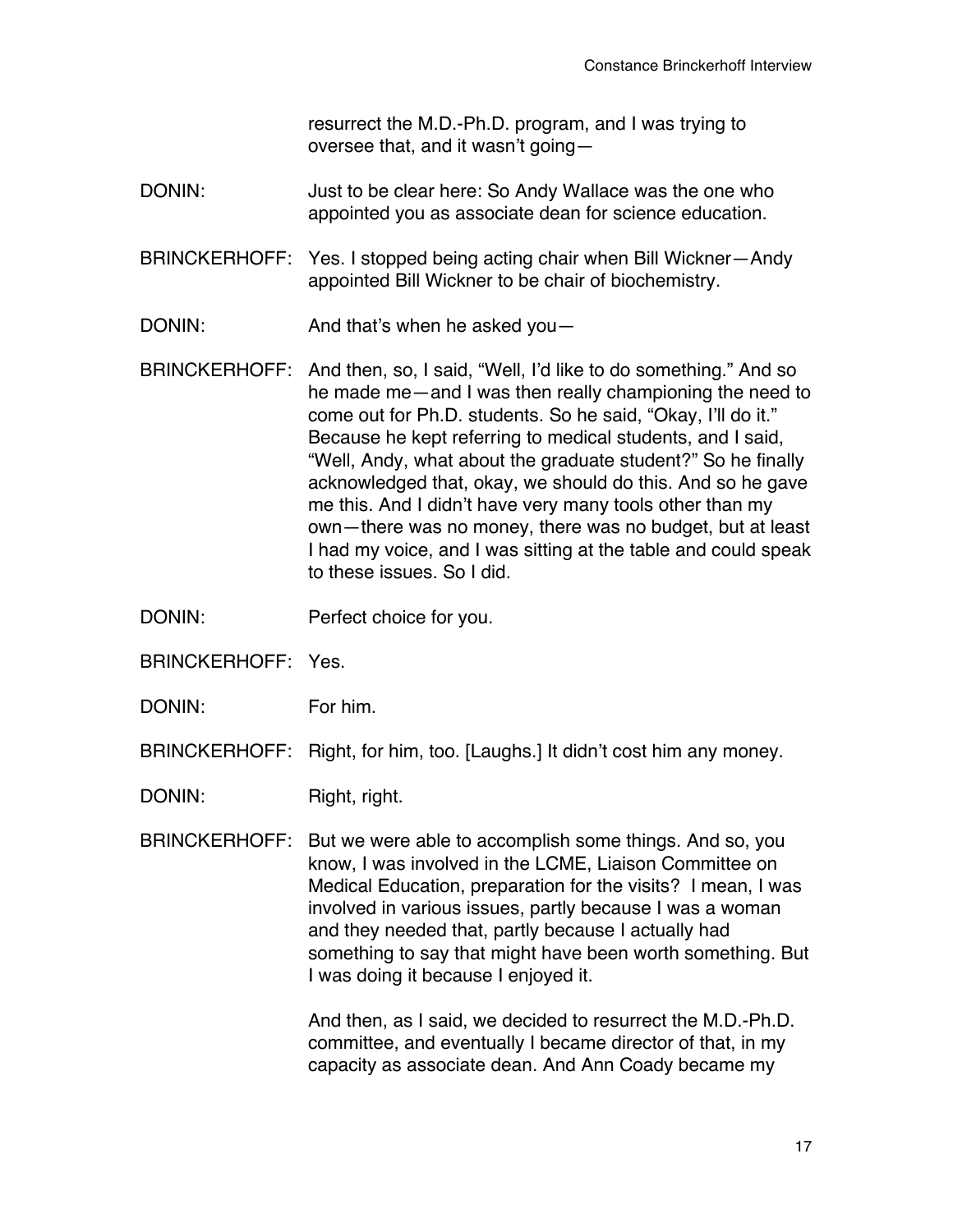assistant, and we worked together. We worked together for 15 years, running the M.D.-Ph.D. program.

- DONIN: Was she a scientist?
- BRINCKERHOFF: No. She worked actually in President McLaughlin's office, and then she came and worked for Andy Wallace, and then she decided she'd like to come and work with me.
- DONIN: Great. When was that? I didn't realize it was that recent that it was resurrected.

BRINCKERHOFF: In the early '90s.

- DONIN: Early '90s?
- BRINCKERHOFF: Yes. Right. Again, I could find it on my C.V. I don't remember all this.
- DONIN: Right. It's easy enough to document that, though. I just didn't know it.

So this is when you were championing the graduate students and arranged for them the Strohbehn Medal—

BRINCKERHOFF: Right.

DONIN: — — and for them to have their own separate class day speaker?

BRINCKERHOFF: Right. Yes.

DONIN: Okay. And this may be jumping ahead here, but—so when did the Nathan Smith Professorship come along?

BRINCKERHOFF: Hah! We're going to need to edit this, but I'll tell you the whole thing. [Chuckles.] I had said to Andy how much I would really like an endowed chair. So Andy went to work to try and do that for me. And so they got money from a Dartmouth alum called Oscar Cohn, and I was named the first Oscar Cohn recipient, in molecular medicine. And I wrote Oscar a letter, saying I was honored to do this and thank you very much. Well, Oscar wasn't happy with this.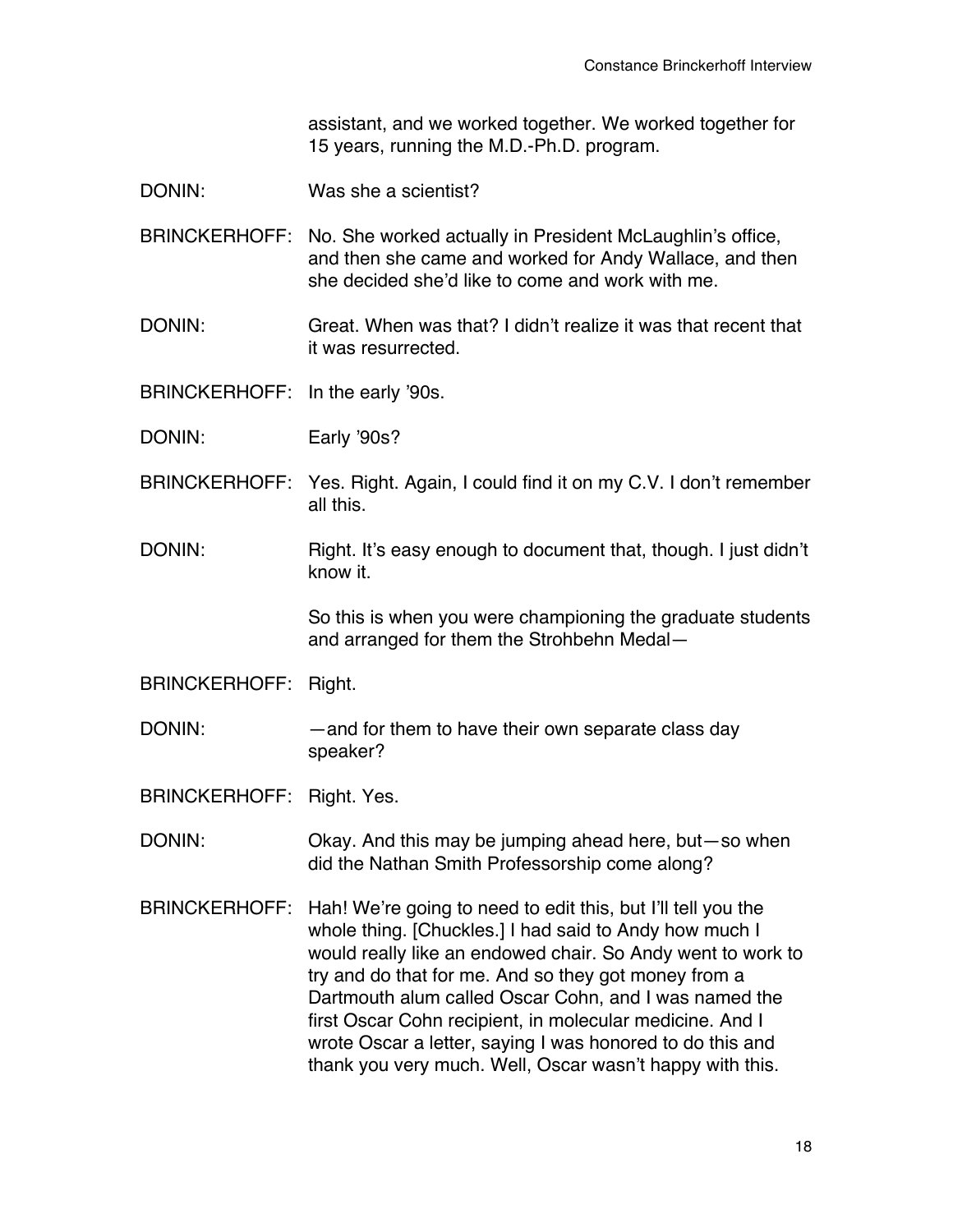DONIN: Why?

BRINCKERHOFF: I think it may have been, part, because I was a woman. It was put forth that he wanted somebody in cancer.

DONIN: That was the public story.

BRINCKERHOFF: Right. So the Oscar Cohn Professorship was transferred to Mike Sporn, who had come up from NIH after 30 years at NIH. And I'd known Mike for 30 years, and I'm very fond of Mike. I loved his wife, and so, you know, that was fine. But he was a prominent cancer scientist, and he was a male. So Mike Sporn to this day is the Oscar Cohn, as far as I know, Professor of Pharmacology.

> So at that point, Marsh Tenney, the re-founder of the medical school, was basically retired, and that endowed chair was lying fallow. So Andy very graciously applied it to me, and I became the Nathan Smith Professor. That was a huge honor and I had that for 15 years, 17 years or something like that.

- DONIN: Right. And why is it that it ended?
- BRINCKERHOFF: It became clear to the leadership in the medical school that there were other people who might be able to benefit from that chair more than I at the stage in my career, so I was asked if I would relinquish it, and I agreed to.

DONIN: So they changed the protocol with these.

- BRINCKERHOFF: They did change the protocol because there was such a shortage of chairs. I know that other individuals were asked if they also would relinquish their chair to other people, younger investigators, faculty members, and I'm not sure who did and who didn't. But I just thought it would be the gracious thing to do.
- DONIN: Talk about feeling like an outsider! Boy! So do you think they used these chairs to lure—

BRINCKERHOFF: Yes.

DONIN: — — — new, young stars here?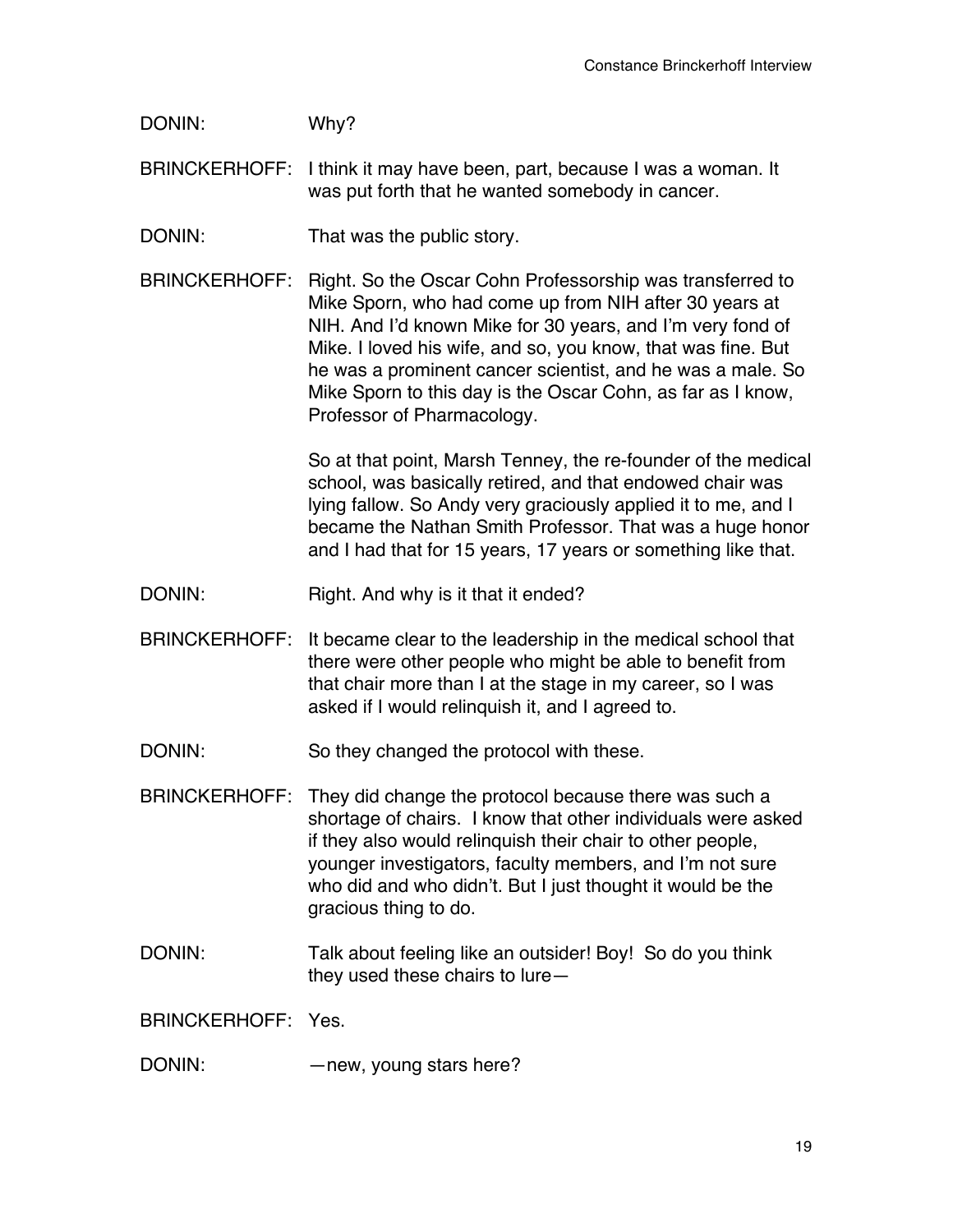- BRINCKERHOFF: Oh, yes. And I don't think they're new, young stars. I think they used the chairs to recognize rising stars or stars that have risen, and I think that's appropriate. That's what most institutions do. And that's why it felt so good to be one—you know, to be recognized for my achievements by being named this chair. And I don't dispute that other individuals are as worthy or more worthy than I.
- DONIN: But the loss of it is painful.
- BRINCKERHOFF: It smarted. [Chuckles.]
- DONIN: Yes. And it's significant that they would do that to the first woman.
- BRINCKERHOFF: I don't think they even thought about that. As I said, it wasn't just reserved for me, and I don't think they thought, *Oh, this is the first woman. We don*'*t want to do that*. I think they just were looking at the playing field and seeing whom they could tap. I don't think it was reserved for a woman or not a woman. I was there, as were some men. But it just happens that I was the first woman to get a chair and the first woman to be asked to relinquish it.
- DONIN: Mmm.
- BRINCKERHOFF: A little ironic.
- DONIN: Uh huh. But it doesn't change your—I mean, in terms of professionally, it doesn't change your status at all, does it?
- BRINCKERHOFF: No, not at all. The only thing it does is that, you know, if you are going to give a talk someplace or you're writing a letter of recommendation for somebody, to be able to sign it as Constance Brinckerhoff, Nathan Smith Chair—that gives some extra clout to what you're saying. But, you know, having clawed my way to the rank of professor, you can't take that away, and that's fine.
- DONIN: Exactly, exactly.

So speaking of the perks or whatever of your practice and your job at the medical school, what are the politics involved in getting your own lab, so to speak?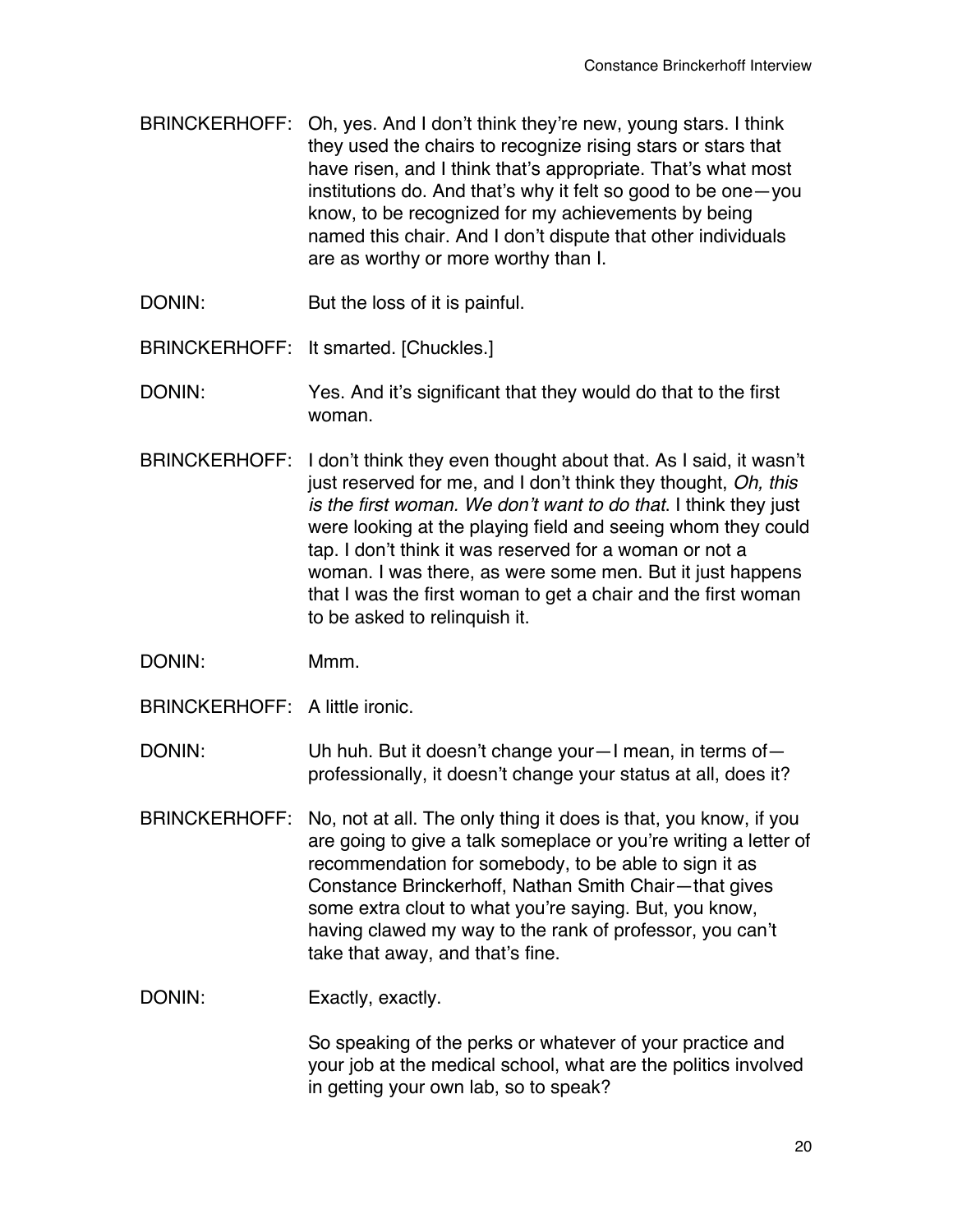BRINCKERHOFF: Grants. [Laughs.]

DONIN: It's purely based on-

BRINCKERHOFF: Yes, purely based on money. The currency in the medical school is grant dollars and research, yes.

- DONIN: So there are separate ways of recognizing someone for their teaching—as opposed for their research.
- BRINCKERHOFF: Yes, and you get teaching awards, but it's your research achievements. I mean, if someone is just doing research and they're not contributing in other ways, then they're probably not going to get an endowed chair. The dean doesn't come in and sort of knight you. You have to be nominated, they do a peer review, they send your C.V. out to a bunch of people, and ask for comments: "Is this person worthy of getting this chair?" And it's nice when you get the letters back and they say yes. [Laughs.]
- DONIN: But clearly the teaching—I mean, in order to have the *gravitas* needed to get a chair, you have to excel not just in research.
- BRINCKERHOFF: That's right.
- DONIN: But in teaching.

BRINCKERHOFF: That's right. Yes, you do.

DONIN: It's a package deal.

- BRINCKERHOFF: Yes, to some extent. But the emphasis is still on the research.
- DONIN: Right, because that brings in money to the institution-

BRINCKERHOFF: Yes

DONIN: —which is what it's all about.

BRINCKERHOFF: Yes mostly.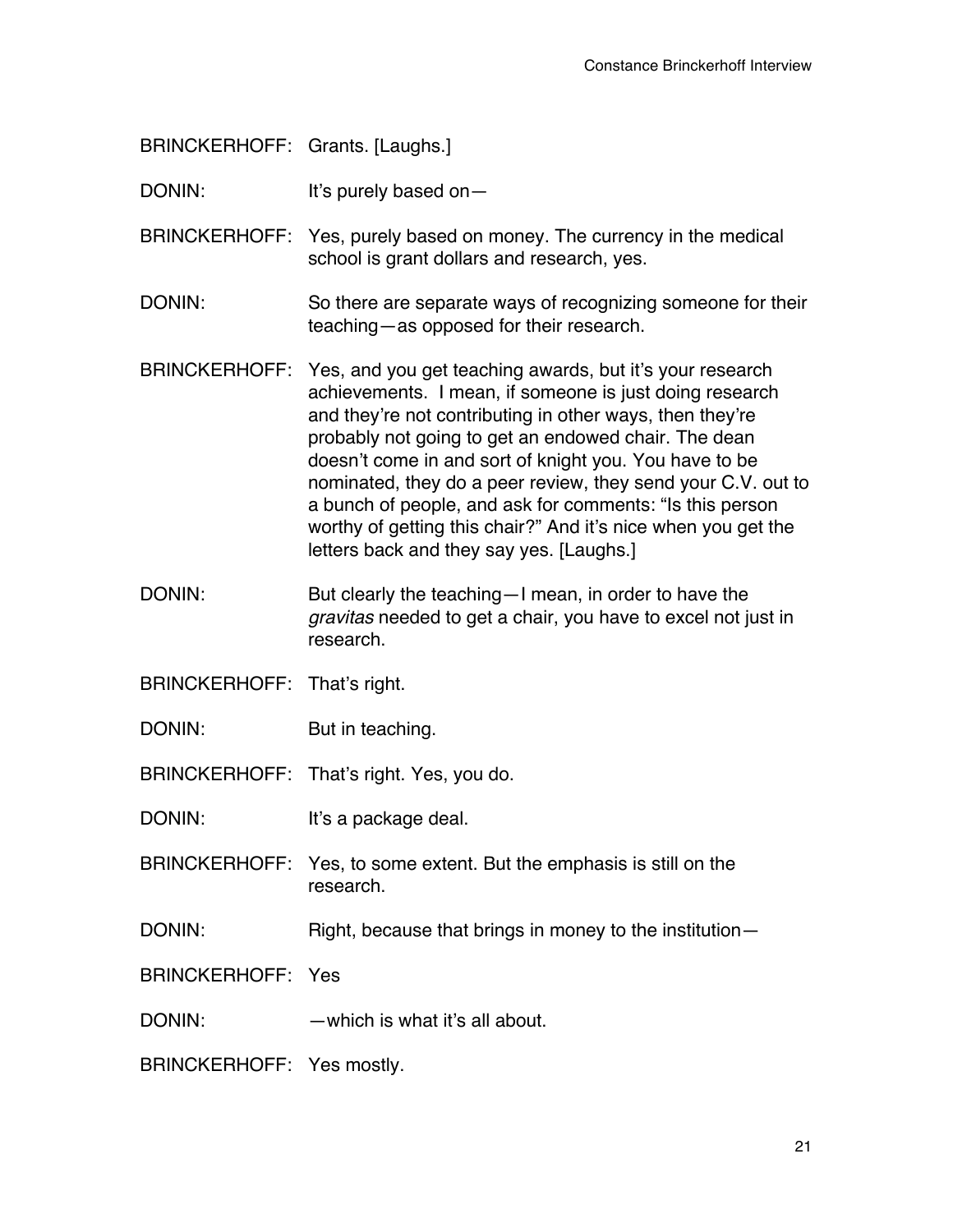DONIN: Right?

BRINCKERHOFF: Mm-hm.

DONIN: So—I just lost my train of thought. I just had a question for you. Tell me about—you alluded to the fact that your colleagues back in biochem in the early days had no reaction to you one way or the other. Did you reach a point where the male colleagues, who you knew either through teaching or through your research—did they finally accept—

BRINCKERHOFF: Yes.

DONIN: — — the fact that you were on equal footing with them?

BRINCKERHOFF: Yes, they did.

DONIN: And how did they let you know that?

BRINCKERHOFF: A lot of it came by working with them through teaching, because we would be—especially with the younger ones. We'd be working together to devise exams and quizzes and to go over information-— so I was just interacting with them. And those were positive experiences. And I think after a while, they just say—"Okay, she's not in my face. She's okay." [Laughs.] I don't know, they just—

> And then another leveler was actually cancer, because one of the faculty members had lung cancer; then I was diagnosed with breast cancer; another faculty member was diagnosed with prostate cancer; and another woman faculty was diagnosed with breast cancer—all within the space of five or six years. And so, you know, that sort of brings people together, and you talk about—you're not quite so entitled anymore. You're all more human. And, you know, I don't know what they think of me. [Chuckles.] It doesn't really matter. I think they respect me.

DONIN: So let's turn the focus a little bit away from you and more out towards the Dartmouth community. Did you have a sense that the students changed over the period of time that you were working with them in the classroom? Did you see any sort of change in the students coming through?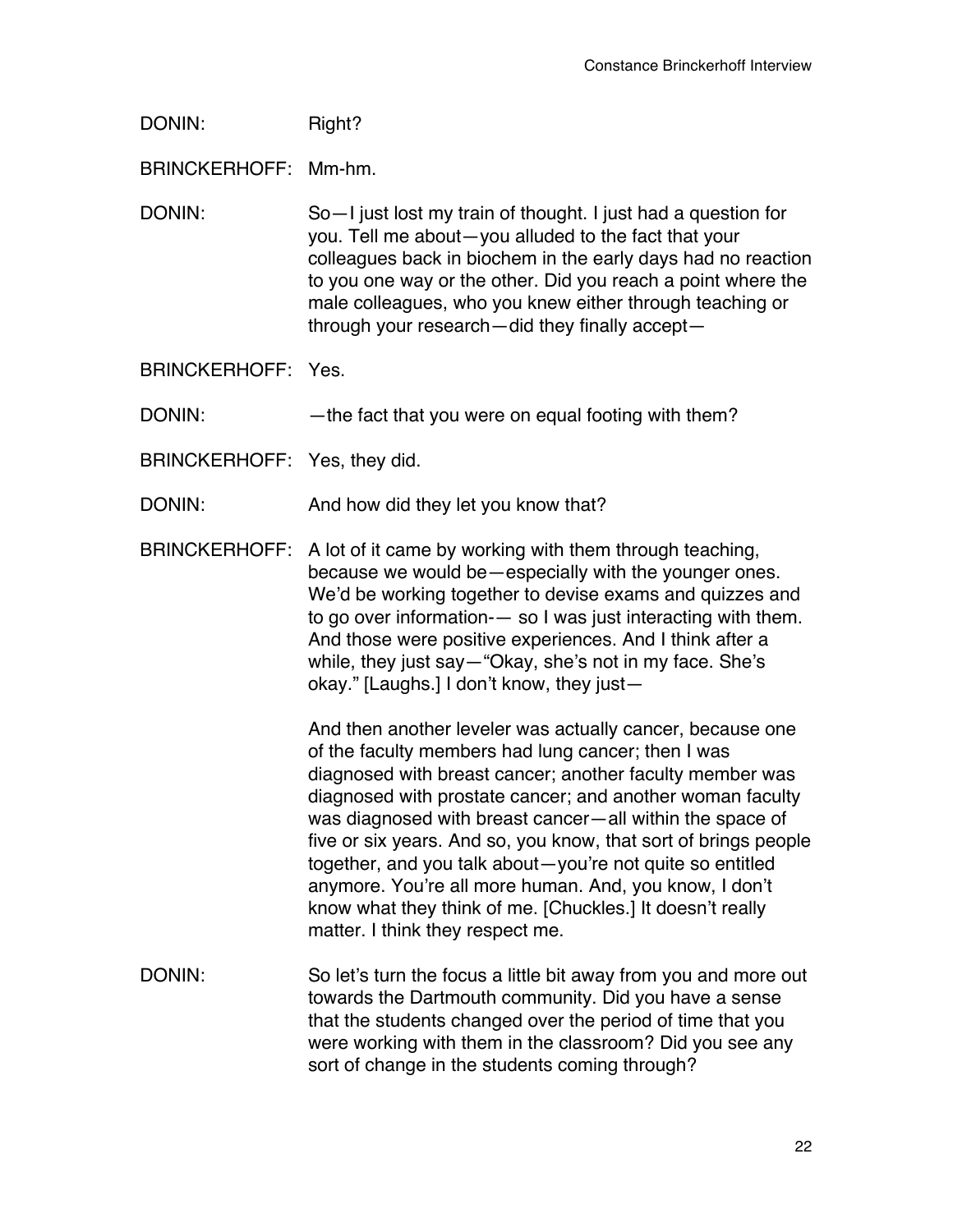- BRINCKERHOFF: I think the graduate student pool increased in strength and quality and number. Medical students. I didn't really see a lot of change in them. They're very polite. I enjoyed interacting with them and discussing science. I actually showed a video, that one with David Duchovny and—what's her name? Oh! She goes out to outer space. They had that—it was a TV series for a while. They did some recombinant DNA on that show. And so I had that edited here, and I showed it as an example of how to actually do this. [Transcriber's note: The show was *The X-Files*. The actress was Gillian Anderson.]
- DONIN: Amazing!
- BRINCKERHOFF: That was fun. Students really liked that.
- DONIN: A great tool.
- BRINCKERHOFF: Yes, it was. But I can't remember the name of the show! [Laughs.] Anyway, I can—

DONIN: We'll find it.

- BRINCKERHOFF: Yes.
- DONIN: And, of course, the population, the student population had changed by this time.
- BRINCKERHOFF: Yes, I think that there were more women in the class, and they were very much a force with each other, and they were vocal and—you know. But I didn't have a lot to do with the medical students. I taught them in that first semester, the first term, and they moved on to other things. Gratefully for them. You know, they were happy to do that.
- DONIN: So that was a requirement that all entering first-year students had to take your class.

BRINCKERHOFF: Yes.

DONIN: I see. Yes, so occasionally you'd find someone who clearly you sparked their interest—

BRINCKERHOFF: Yes.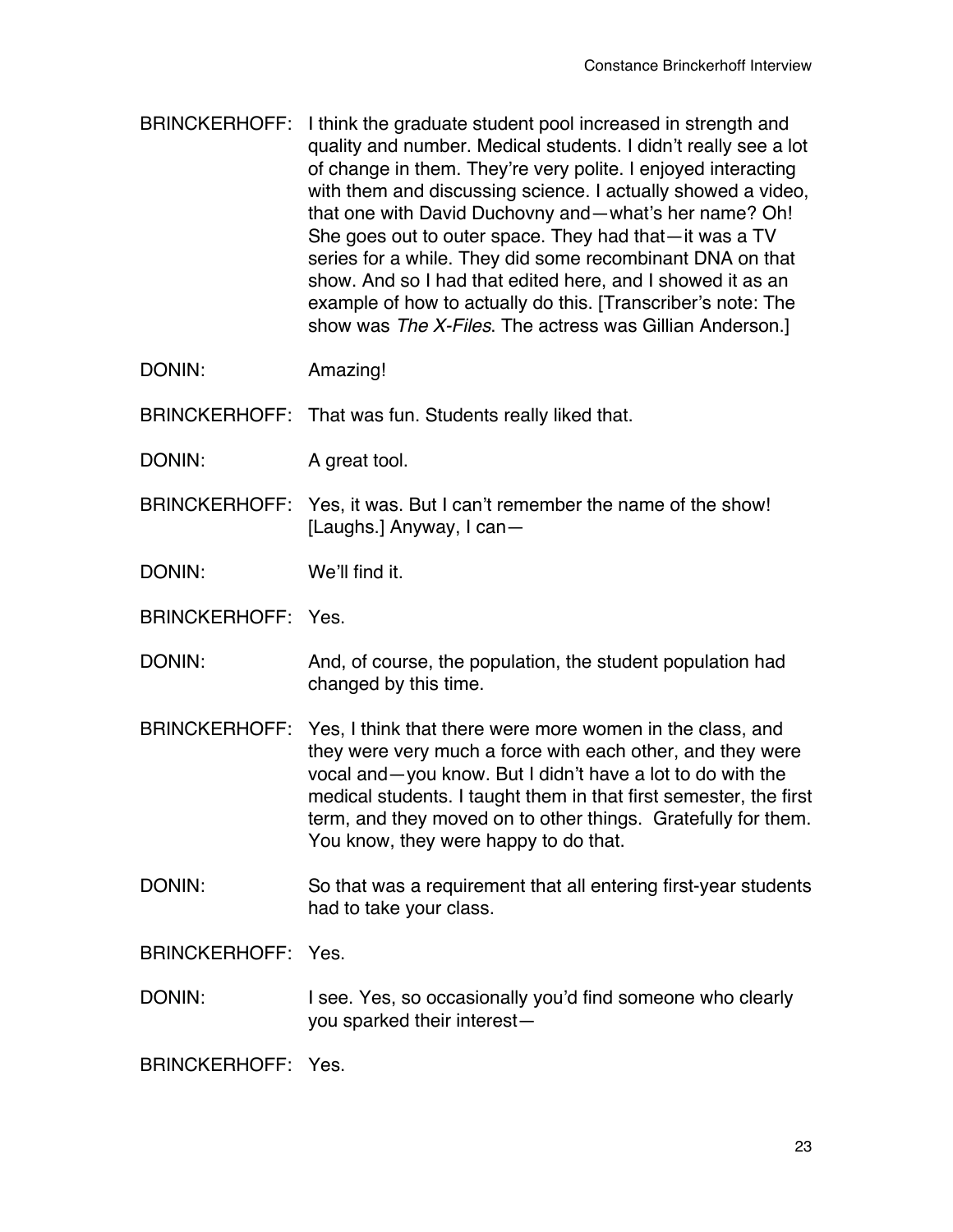DONIN: — — — and they decided to specialize.

- BRINCKERHOFF: Well, that would be medical students, and most of them didn't want to specialize in biochemistry and molecular biology. I didn't really—I taught those students. If I sparked interest and they learned something, that was my goal. But I was trying to get graduate students to come to my lab to spend four or five years working toward their Ph.D.
- DONIN: And did that population change?
- BRINCKERHOFF: Yes, it got better and stronger. It did over time, and there were more women admitted. Dartmouth has done a good job in building its graduate programs, and it's a real strength of the institution.
- DONIN: Uh huh.

Okay, let's see here. What have I not asked you that you want to talk about?

- BRINCKERHOFF: I would like to talk about how I possibly entered the provost's office.
- DONIN: Of course! We left out the major—of course! Excuse me. Yes!
- BRINCKERHOFF: Again, this is just a very interesting—Andy Wallace, when he was dean, there were these monthly or something meetings with the senior leadership, when Jim Freedman was president. And it was time—it was the medical school's turn to have a noon speaker, and Andy asked if I would speak. So, you know, what do I do? I do recombinant DNA technology, molecular biology. So what did I do? I brought this stuff that I showed to the medical students over to the luncheon—[Laughs.]—and tried to bring recombinant DNA, molecular biology, to life at this luncheon. And I think it caught the interest of Jim Freedman.
- DONIN: That's great. And this is the first time—I mean, all these years, you've said that you've been not really engaged with the college and such.

BRINCKERHOFF: Right.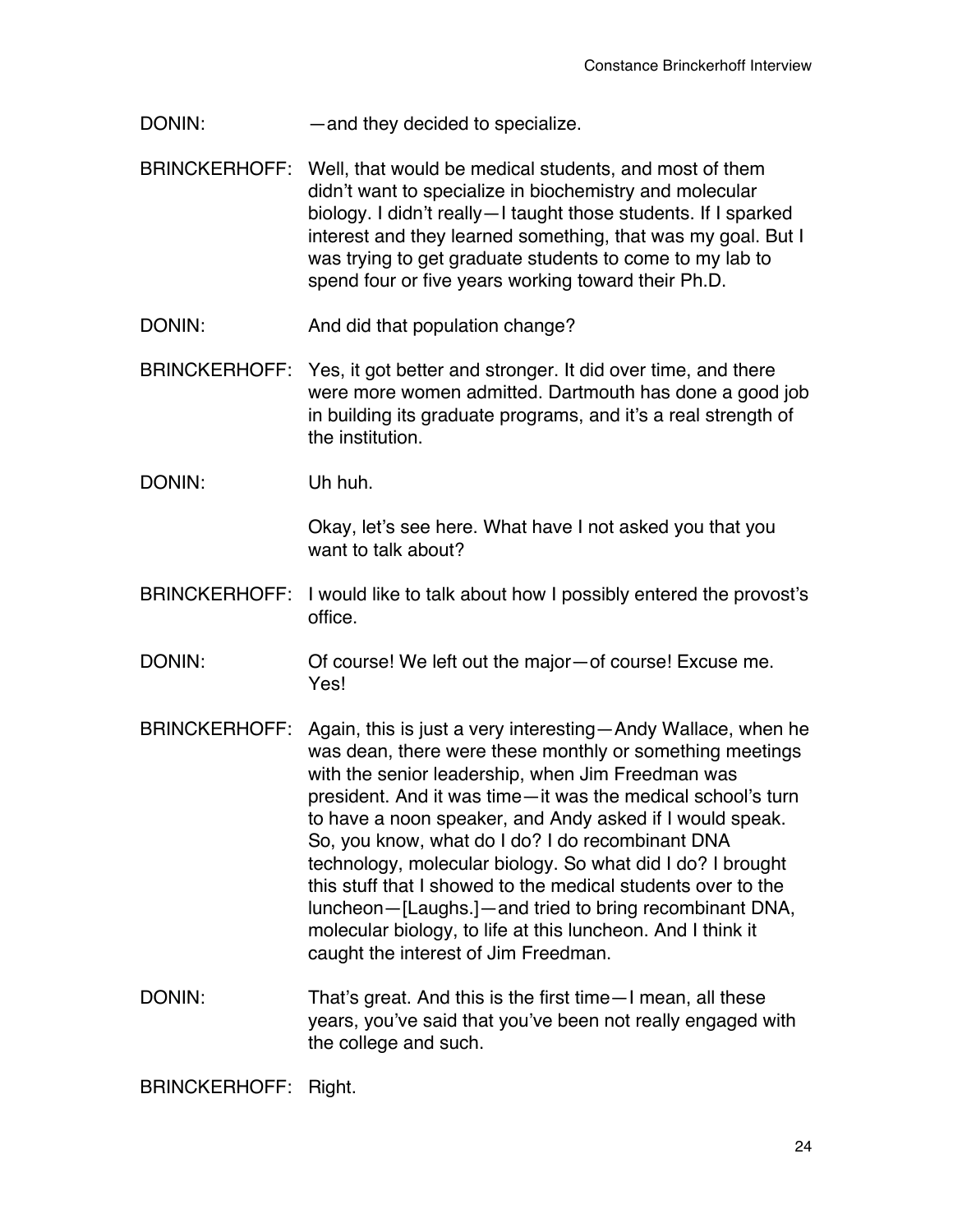DONIN: So this was the first time—

BRINCKERHOFF: Yes.

DONIN: —you really came out to the college community.

- BRINCKERHOFF: Yes, because Andy Wallace asked me to do it. And then, you know, I went back to my little warren in the lab and just kept working. This is another interesting story. [Chuckles.] And then Jim Freedman stepped down, and—actually, he hadn't stepped down, and we had another search for another dean because Andy Wallace was leaving, and I was on that search committee, with Bill Hickey being the chair. And we were meeting, and I think that's at the time when I was undergoing chemotherapy, and I did not have the strength to go to search committee meetings. My goal was to walk the dogs every day and to write papers, because that was something that could keep me going. But to go to a search committee meeting—that was just too much.
- DONIN: And, of course, Jim Freedman was very—
- BRINCKERHOFF: Well, this is exactly where—so I wrote to him, and I said, "I need to resign from this committee, with apologies. And he wrote back the most—it makes me cry—touching, understanding note.

DONIN: Because he was in the middle of this, himself.

BRINCKERHOFF: I think so.

- DONIN: So this was about 1996?
- BRINCKERHOFF: Yes, that's exactly when it was. It was in '96. Oh! [She gets emotional.]
- DONIN: It struck a real chord with you.
- BRINCKERHOFF: Yes. Um—yes. (I didn't think I would do that.)

DONIN: Well, he makes a lot of people cry.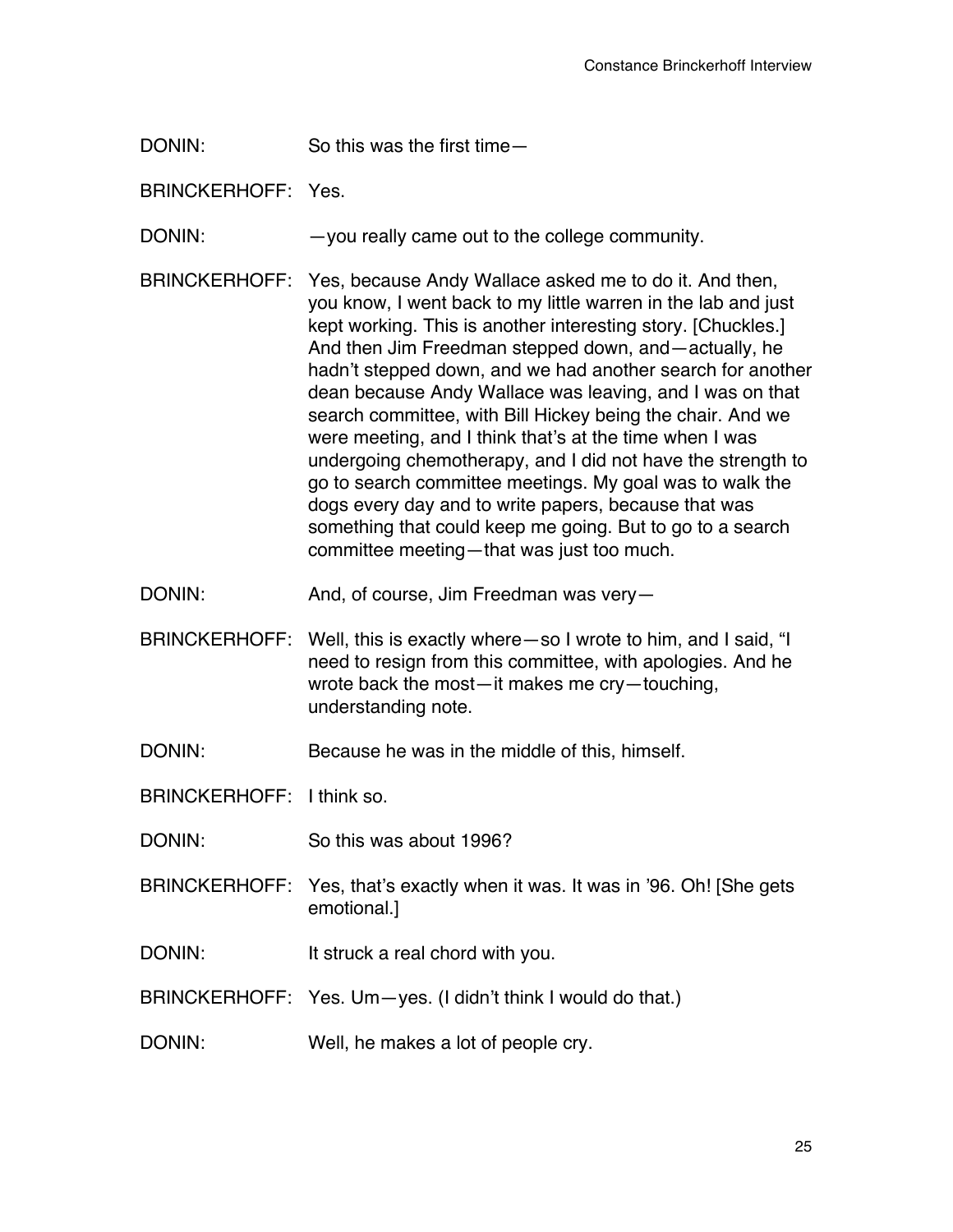BRINCKERHOFF: Yes. And one time we ran into each other on the street out here and just gave each other a hug.

DONIN: Right.

BRINCKERHOFF: Anyway [recovering her composure], so—

DONIN: He wouldn't let you resign, I bet.

BRINCKERHOFF: Oh, he did.

DONIN: He did.

BRINCKERHOFF: He did. Very, very graciously understanding that I just—I couldn't. Even if he hadn't let me, I was going to. I couldn't do it. You have to know the limitations of what you can do and it's not fair to everybody else, and so—you know.

> Anyway, so Jim Freedman steps down, and they announce that Jim Wright—this is funny—is going to be the acting president while they have a search. And then I get a call from Jim Wright. Would I come to his office—it's one Friday in May. The sun is out. It's beautiful. And I'm going, *He probably wants to know who I would think should be provost while he*'*s acting in that presidency.*

> So I trot over to his office, and I sit down, and he says, "I would like you to be acting provost." [Laughs.] I just was shocked! [Laughs.] This was a great story. And, again, I knew instantly that I would do it, but I said, "I'm going to take the weekend." [Laughs.] It was hysterical.

- DONIN: It was so funny they ask the really big questions on Friday afternoons.
- BRINCKERHOFF: They do. [Laughs.] I think they do.

DONIN: To give you time to process it.

BRINCKERHOFF: But I knew. I mean, it's one of those things that you decide you're going to do. You know in your gut that you want to do it. It's like the person you're going to marry, you know? So that's that.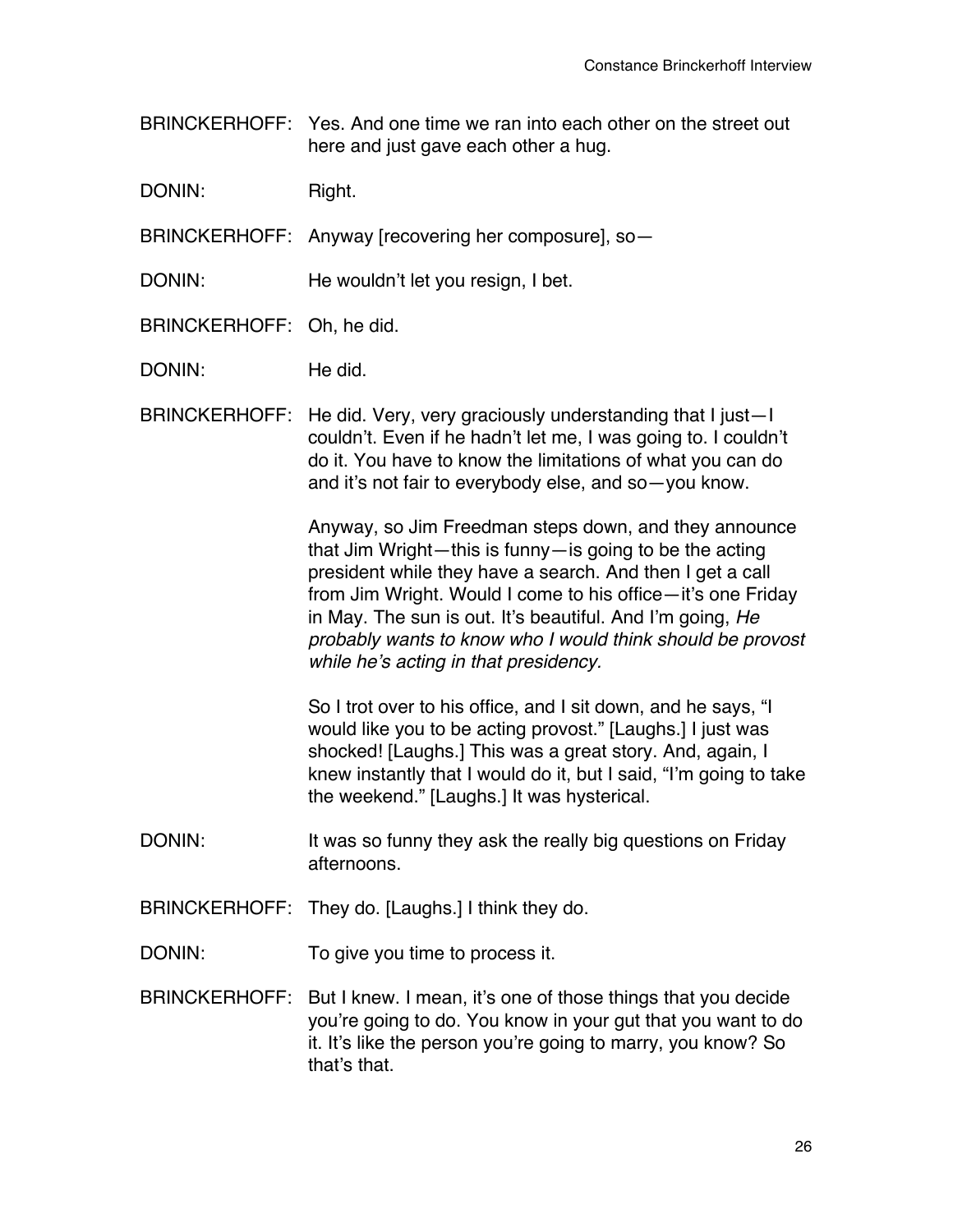DONIN: What was that experience like?

BRINCKERHOFF: Great. It was great. It was really, really terrific.

- DONIN: But you're working with a totally different population.
- BRINCKERHOFF: Absolutely, and they have a whole different set of how they operate. And it was fascinating. I loved it. Went over to the Minary Center for the board of trustees meeting in August. That was fascinating, meeting all those people. [Steve] Bosworth was chair of the trustees. He is a—Oh boy. Very impressive! And so, interacting with people of that caliber was just a pleasure and an honor.

So they had a new dean at Thayer, Lewis Duncan, who was there for a few years and then he went off to be president of some college in Arkansas. So at that Minary retreat, Lewis said, "Connie, try and accomplish one or two things. You can't do everything." That was really good advice.

- DONIN: That was Jim Wright's advice?
- BRINCKERHOFF: No, it was—
- DONIN: Or Bosworth's?
- BRINCKERHOFF: No, it was Lewis Duncan's.
- DONIN: Oh, the dean. Oh, oh, oh.
- BRINCKERHOFF: The new dean at Thayer who cornered me and said, "You know, you're embarking on this new venture. Just ʻkeep it simple, stupid,'" basically. So, you know, I think the job started August 1<sup>st</sup>, and they say, "Well, you know, if anything ever happens to the president or while he's out of town, you know, it's gonna fall on *you*." And you sort of go [whispers], *Oh, my Lord!*

But, you know, the staff was so supportive. Jeannine McPherson had been there forever and ever and ever. And Cary Clark was—

DONIN: College counsel.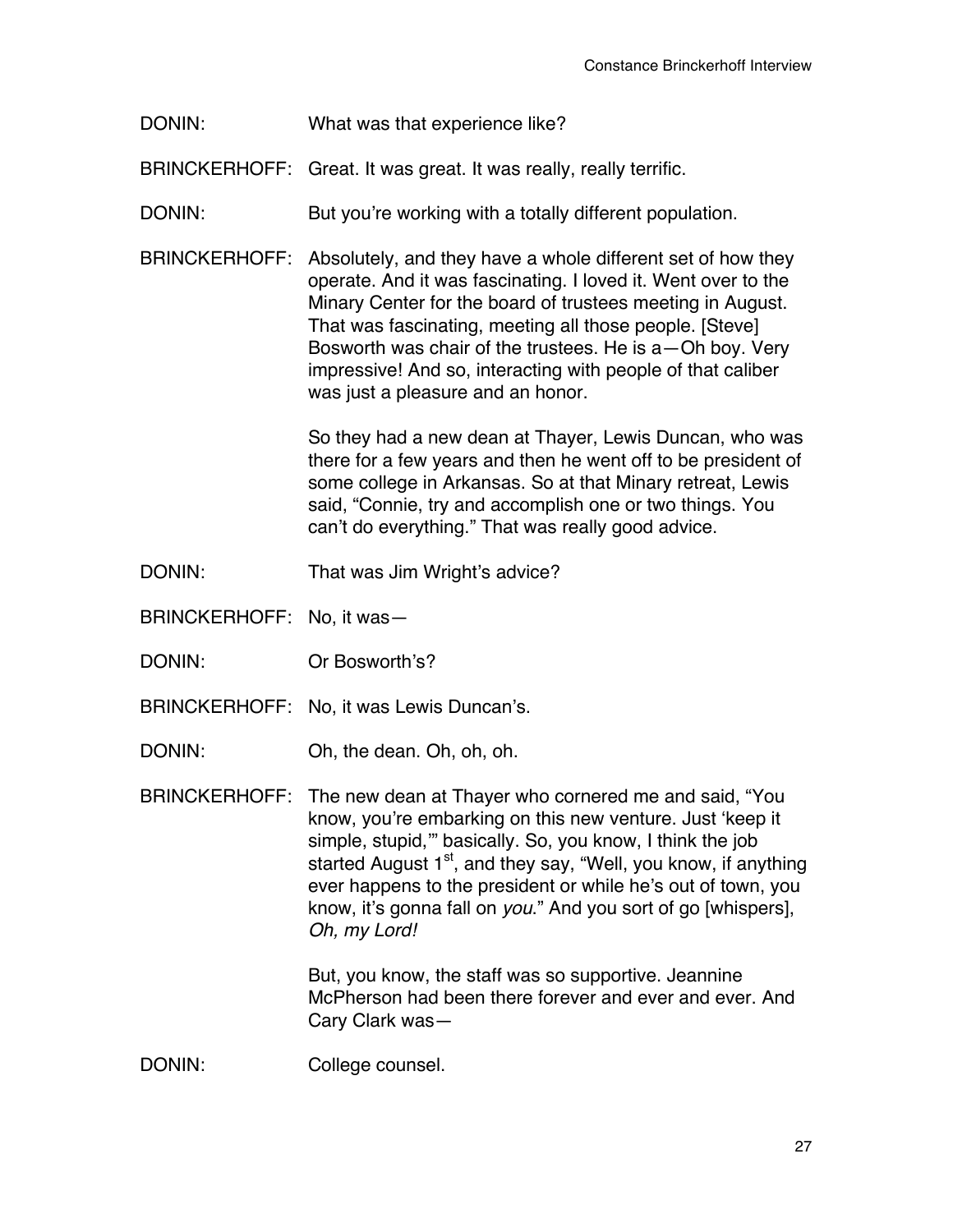BRINCKERHOFF: Yes. He was terrific. The staff there—just so caring and supportive. Just wonderful!

> So, again, I just tried to be fair and honest. I wanted to meet all the players. So I met with the head of Hopkins Center and the head of the Hood Museum, and heard their concerns about the liberal arts and how important they are. And, of course, I agree with that. But they were terrified that the medical school was going to take all their resources. It was just fascinating.

> And I went and met with the people at Thayer. A very interesting experience was going to meet the people at Tuck. Actually, in my capacity as provost, I went to some overseers' meeting at Tuck, and who's there—this is funny, too—but this guy—he either had gone to Princeton or Yale and had dated one of my classmates at Smith [chuckles] when I was there. And, you know, at Smith I was considered a nerd. [Laughs.] And this guy was all big man on campus and dating this beautiful thing and everything. And [laughs] here I was, provost of Dartmouth College! [Laughs.]

- DONIN: He didn't know what to make of-
- BRINCKERHOFF: No, he didn't, and I introduced myself, and he just said—I don't think he really remembered me, but it was just one of those moments that you relish.

And just learning about what are the issues that drive the college, how does the college fit together? And the quality of the individuals who run this place! That was really what struck me. And so I was in the provost's office a few days and going back to the lab for a few days and juggling that.

I love research, and Jim had decided that he wanted to get somebody from the outside—(Jim Wright)—to be the real provost. So they had a committee and he offered the job to Susan Prager. I think she was here for about six months.

DONIN: A little bit longer, but not much.

BRINCKERHOFF: Right. So I went back to the lab.

DONIN: So he had made it clear when you were acting that-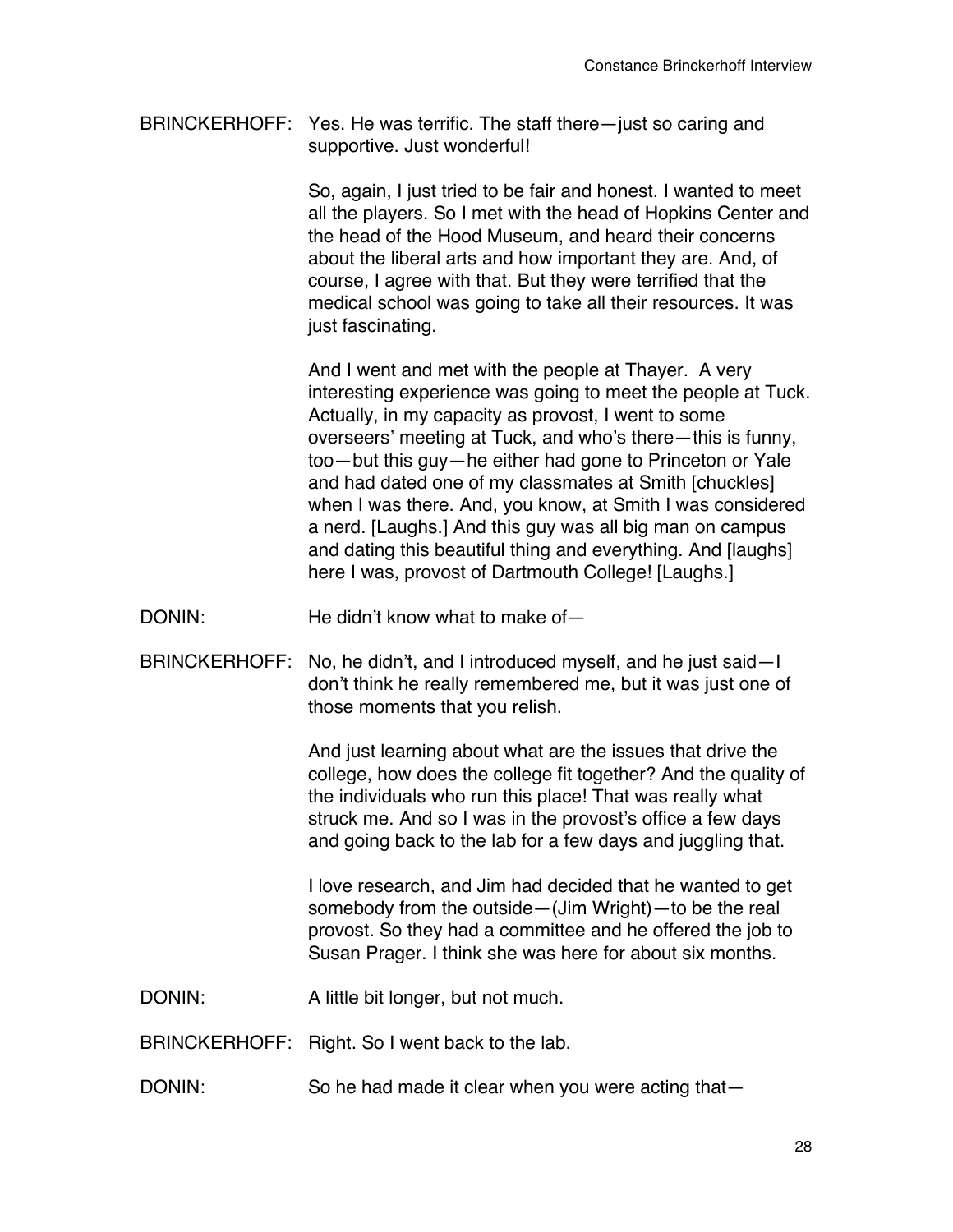- BRINCKERHOFF: We made it clear to each other. Yes, he made it clear. I was interested but not that interested, and I wasn't sure I wanted to give up my research. And, you know, I like to say that I left the provost's office with my halo intact. And the reason that I could do that is that I wasn't there that long, because sooner or later, you know, some really bad stuff—and I was going to have to make some harder decisions than I did make.
- DONIN: But fortunately, as an acting provost with a limited time period—
- BRINCKERHOFF: Oh, yes.
- DONIN: - you can keep the boat afloat but not have to make any major—
- BRINCKERHOFF: Well, I did one thing, and I thought that *this is one thing I can accomplish in the provost*'*s office*. When the medical school had had its prior liaison committee and medical education, the LCME visit, one of the things that they commented on was the fact that the graduate programs had never been reviewed, and I thought, *Okay, as provost I can initiate and mediate that,* and I knew enough about the graduate programs and enough about faculty that I could put together the appropriate whatever needed to be done to oversee that. So I did.

DONIN: So you accomplished something.

- BRINCKERHOFF: I did. I'm not sure that the results ever got publicized and acted on, but at least I did it. And I felt good about it. I felt that the process was fair; I felt that the evaluations were appropriate, and I did it.
- DONIN: So this must have changed your status, this acting provost-
- BRINCKERHOFF: I think it did. I didn't pay much attention, but I think that it did.
- DONIN: You didn't notice a change in how people treated you.

BRINCKERHOFF: No. [Chuckles softly.]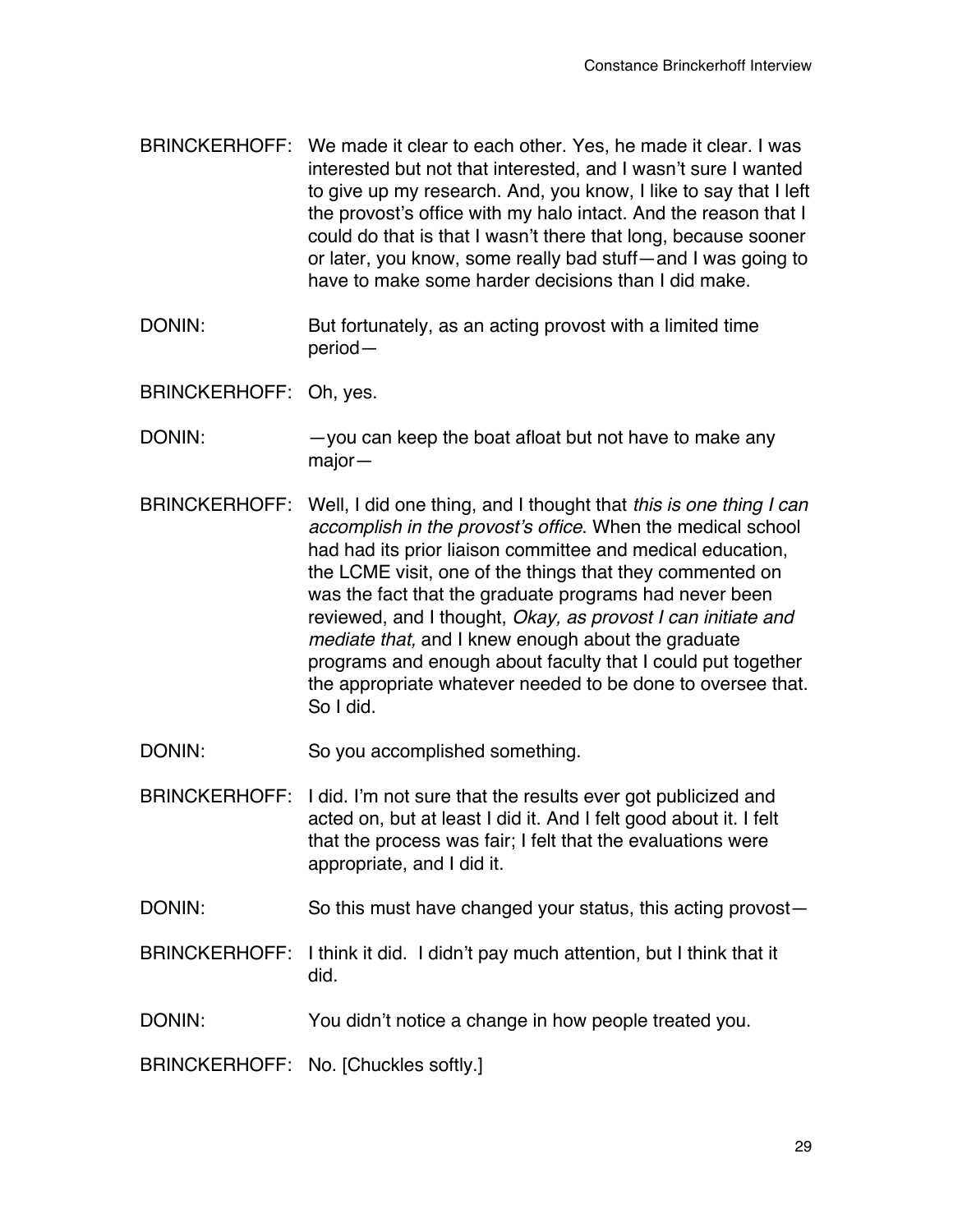- DONIN: How did your research fare with you being gone?
- BRINCKERHOFF: Ah that's a very interesting question. I was gone for six months or so, and I noticed that the things we were working on got done, but then I said, *Oh, my heavens, there*'*s nothing new that*'*s being started. I guess that*'*s my job!* [Chuckles.]
- DONIN: You were the engine that had to jumpstart—
- BRINCKERHOFF: Yes.
- DONIN: Uh-huh. But that's probably—
- BRINCKERHOFF: I love it.
- DONIN: Yes.
- BRINCKERHOFF: Otherwise I wouldn't still be doing it.
- DONIN: Right, right.
- BRINCKERHOFF: And you have to love it, because rejection is just such a part of the picture.
- DONIN: You have to be very patient, don't you?
- BRINCKERHOFF: I'm not! [Laughs.] Ask my husband. I'm terribly impatient. I have no patience.
- DONIN: You have to wait and wait and try and try for so many years.
- BRINCKERHOFF: You do, but your mind is so caught up with the questions, and *maybe it*'*s this if it*'*s not that* and *maybe this is what*'*s happening and not that.* So that's not a matter of patience; it's really a matter of curiosity. And I have no patience. I want it all done yesterday.
- DONIN: [Laughs.] Well, from the outside, it's easy to make the assumption that researchers are very patient, because—

BRINCKERHOFF: Right.

DONIN: But you're right: You need that curiosity and the desire to-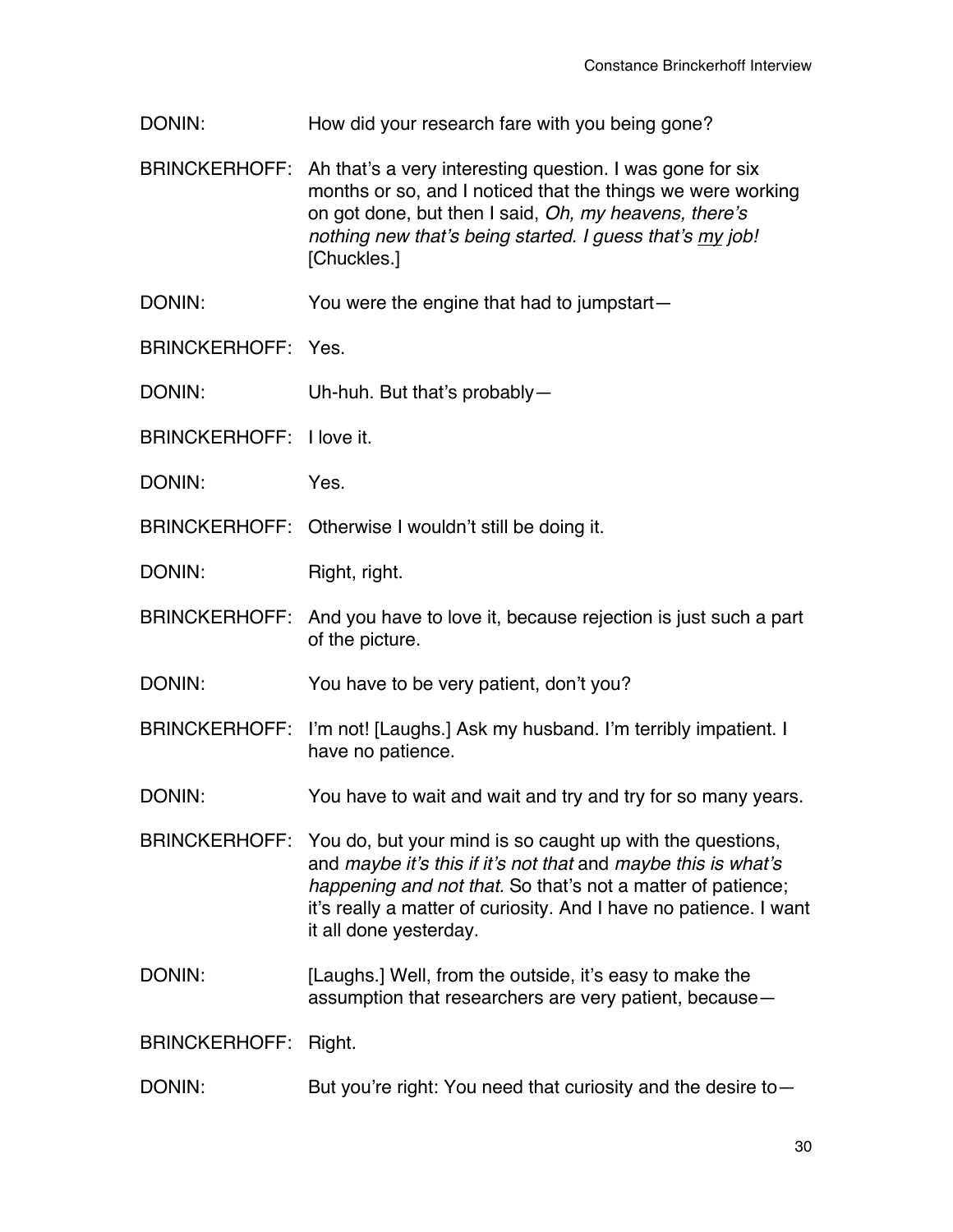BRINCKERHOFF: Right.

DONIN: — — — — move forward, to keep you going.

BRINCKERHOFF: Right. You do, because your grants are going to get rejected, your papers are going to get rejected, and you have to believe that—you have to like what you're doing and believe that at some level it's important. And that comes from inside of you.

DONIN: Right. For sure.

So just going back to our focus about the Dartmouth community here, it seems that you went through periods of time where you were very much seen as sort of the insider, but then there were times when you were treated like you weren't an insider. Is that a fair—

BRINCKERHOFF: I'm not sure what you mean by "insider."

DONIN: Well, you know, everybody has moments in a group setting and an institutional setting where you feel l like you're not really belonging.

BRINCKERHOFF: Sure.

DONIN: You don't have the —

BRINCKERHOFF: Right.

DONIN: — —to be considered one of those

BRINCKERHOFF: Right.

DONIN: — —in the know.

BRINCKERHOFF: Mm-hm.

DONIN: All of us—

BRINCKERHOFF: Right.

DONIN: —no matter what we do, where we work, whatever.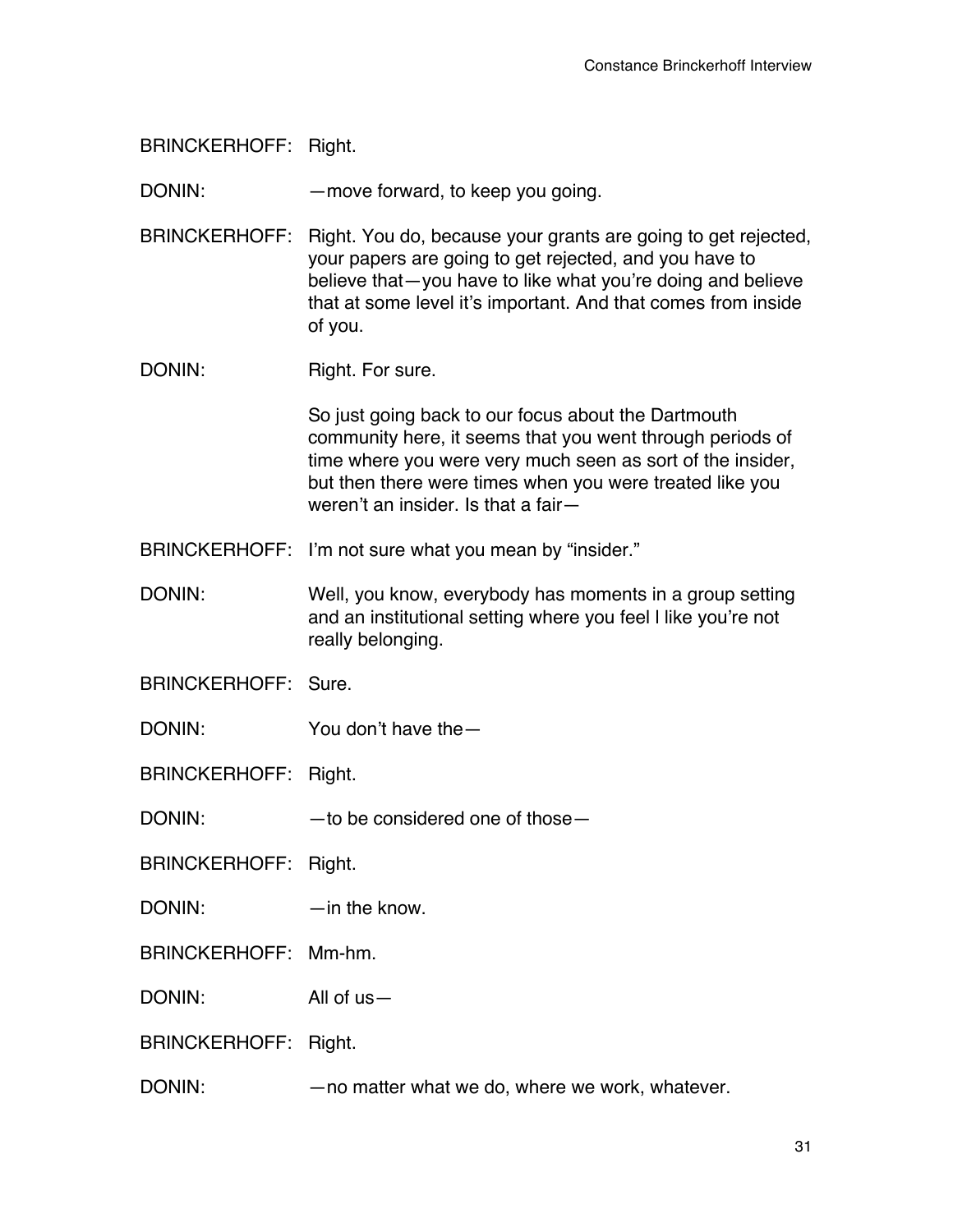BRINCKERHOFF: Right.

DONIN: And our focus in this Dartmouth community project is to try and describe—using that lens of insider-outsider—describe how Dartmouth has changed since World War II in terms of what the makeup of the community is. Obviously, it's more than just women being here; it's a great deal more than that. It's opened up in so many ways to people who fifty years ago never would have been able to come to Dartmouth.

BRINCKERHOFF: That's right. And Jim Freedman is responsible for a lot of that.

DONIN: A lot of that, exactly, on the academic side, for sure. So in the beginning, you surely must have felt like you—and I realize you weren't thinking about things like this—

- BRINCKERHOFF: That's right.
- DONIN: You had your head down—

BRINCKERHOFF: Right.

 $DONIN:$  —on the lab table or whatever they call it—

BRINCKERHOFF: Right.

DONIN: — your lab bench.

BRINCKERHOFF: Lab bench, yes.

DONIN: And weren't thinking about any of these things. But as you look back, it seems to me there were times when you were struggling—as you said, clawing your way up the ladder—to become an insider. And you certainly arrived on many different levels—

BRINCKERHOFF: Sure.

DONIN: — both scientifically and professionally-

BRINCKERHOFF: Right.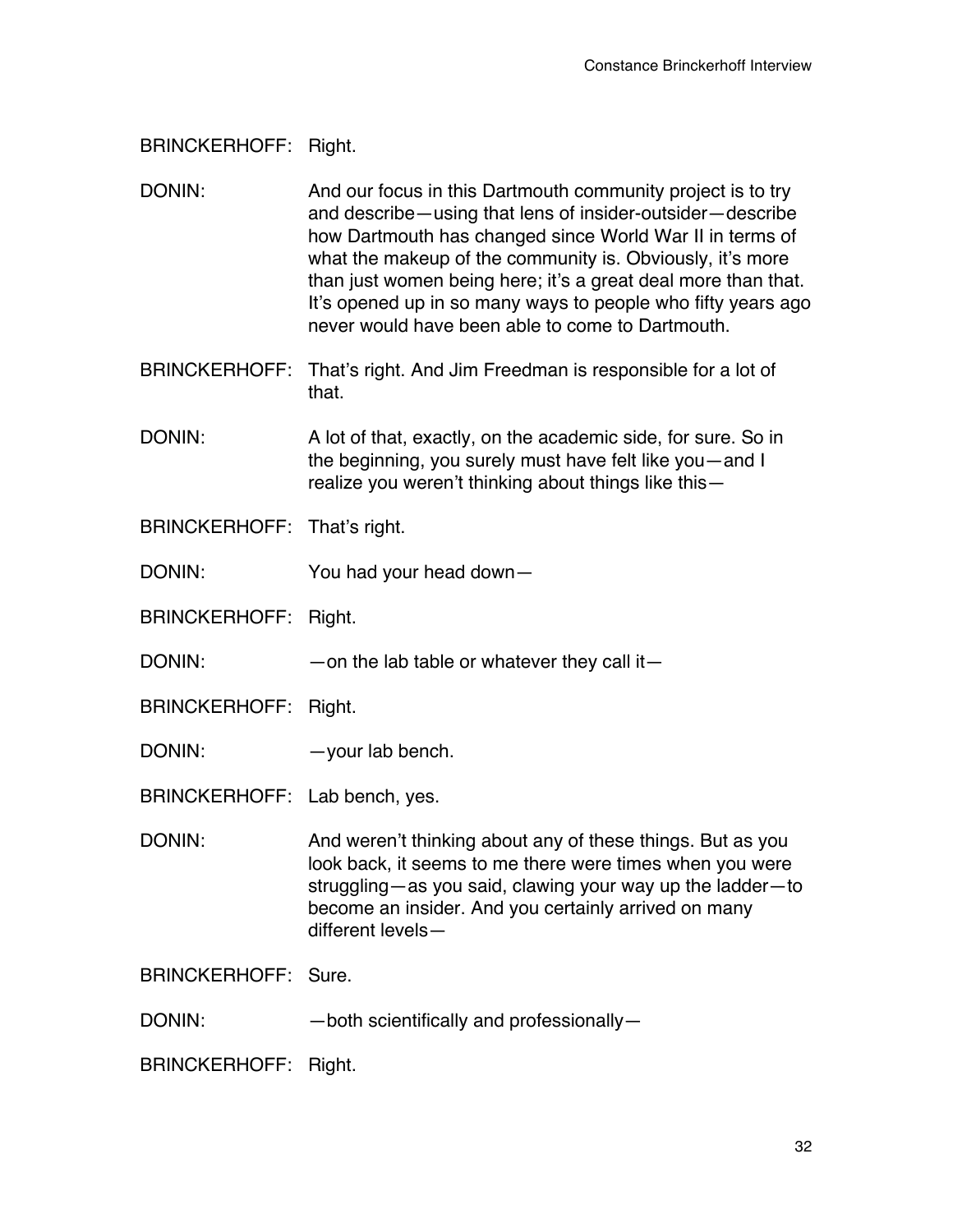DONIN: — as well as your provost position.

BRINCKERHOFF: Right.

DONIN: So how do you feel now?

BRINCKERHOFF: Good. [Laughs.] And as I've gotten older and as we've moved away from this community down to New London, where our daughter is and my husband is retired—you know, after I got done with the whole cancer thing—we have loved Martha's Vineyard, and were in a position to be able to buy a house and said, "What are we waiting for? Our now is now." So we did that, and I want to enjoy the beach at Martha's Vineyard in the summer. I want to do other things! I don't need to go to every meeting about this, that and the other thing. I don't need to do that anymore.

> And what am I still doing? I'm still reviewing papers. I'm still reviewing grants. I'm an editor on a couple of journals. I'm still writing grants. I'm still doing research, which is what drove me in the beginning and it's driving me now.

- DONIN: Wonderful. But you've got some more options as well, though. The pressure isn't on you to be there as much as before.
- BRINCKERHOFF: No, not at all. And that feels great. I've done it! It's time [chuckles] to let somebody else worry about all of that.

DONIN: But surely after your 40-some years here—

BRINCKERHOFF: Forty, yes, yes.

- DONIN: - you must be looked upon, to incoming scientists, as someone to be a guide.
- BRINCKERHOFF: I don't think that most incoming scientists have any idea who I am, because I'm not terribly involved in anything, you know? If somebody who's being interviewed—if the search committee or somebody wants to speak to me, or if somebody is looking through the Dartmouth web pages and sees me, I'm happy to talk to them. But for the most part, you know, I just do my thing.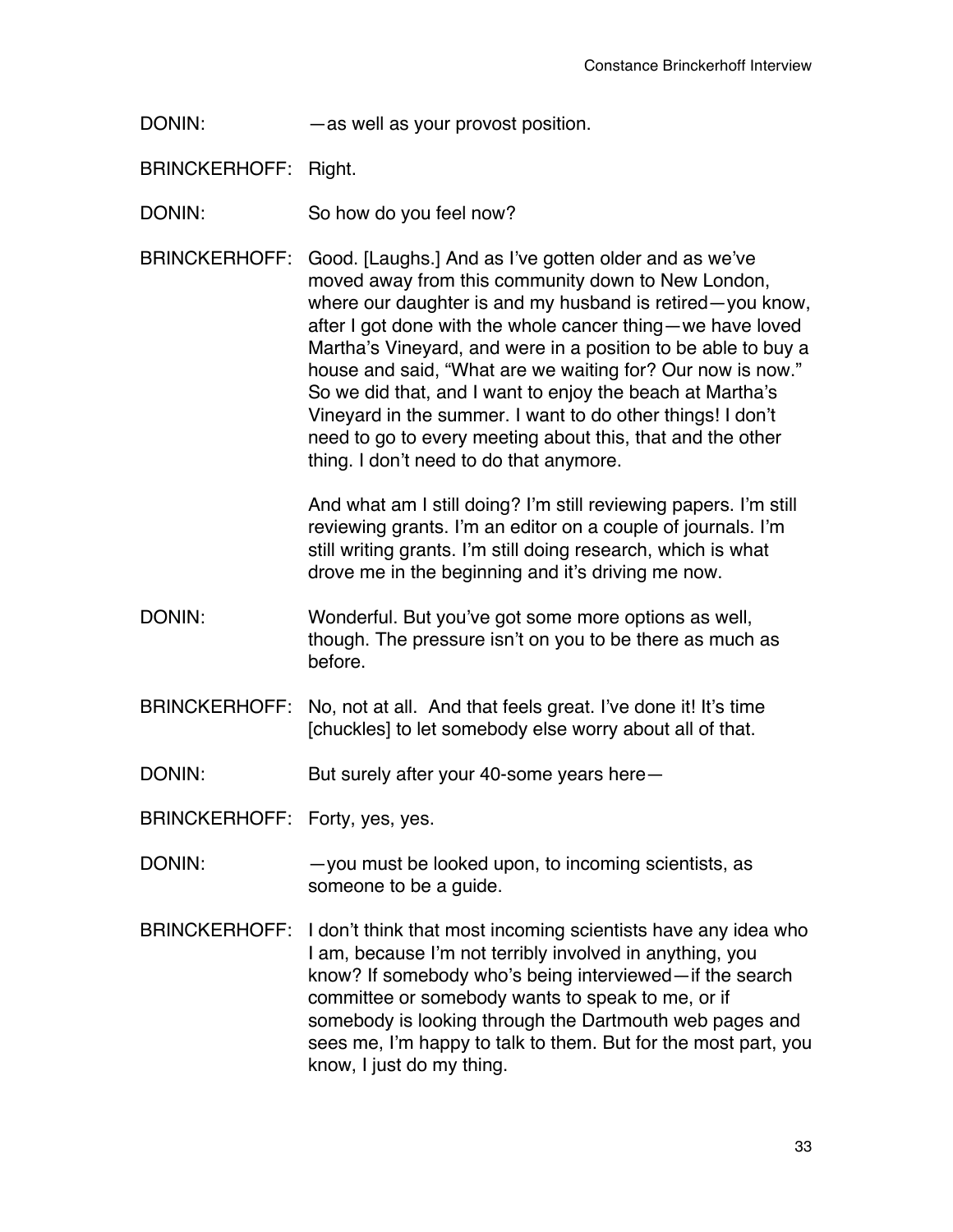- DONIN: Well, that's sort of a good survival technique, isn't it?
- BRINCKERHOFF: Oh, yeah! Yes, yes! [Laughs.] It's a great survival technique. Just say that it doesn't matter, because if it did matter, I'd be feeling really left out. And I don't.
- DONIN: Well, it was your choice.

BRINCKERHOFF: Yes, it really was. It was my choice.

DONIN: And you didn't come here looking to be an insider—

BRINCKERHOFF: Nope.

DONIN: — —in terms of

BRINCKERHOFF: Nope, I came here to do the work, the research.

DONIN: Right, right.

- BRINCKERHOFF: And the rest has been frosting. I've enjoyed it. I've liked if. I've been able to make a contribution, that's terrific. But that's not what I started out to do. I just wanted to do research.
- DONIN: Great. Did I forget anything else? I feel ridiculous that I forgot to bring up the provost thing.

BRINCKERHOFF: Well, something about this MERIT award.

DONIN: Oh, yes, yes, yes, right. This is your list of honors and awards that we didn't even go through. Oh, and you were chosen to be a presidential lecturer.

BRINCKERHOFF: Oh, I was.

DONIN: That's a big deal.

BRINCKERHOFF: Yes, it was a big deal. It was a very big deal. It was.

DONIN: So tell me how that happened.

BRINCKERHOFF: Again, it has to do---again, it's after—and I forgot about that, actually. It was after the presentation that I made to Jim's he asked me to do that.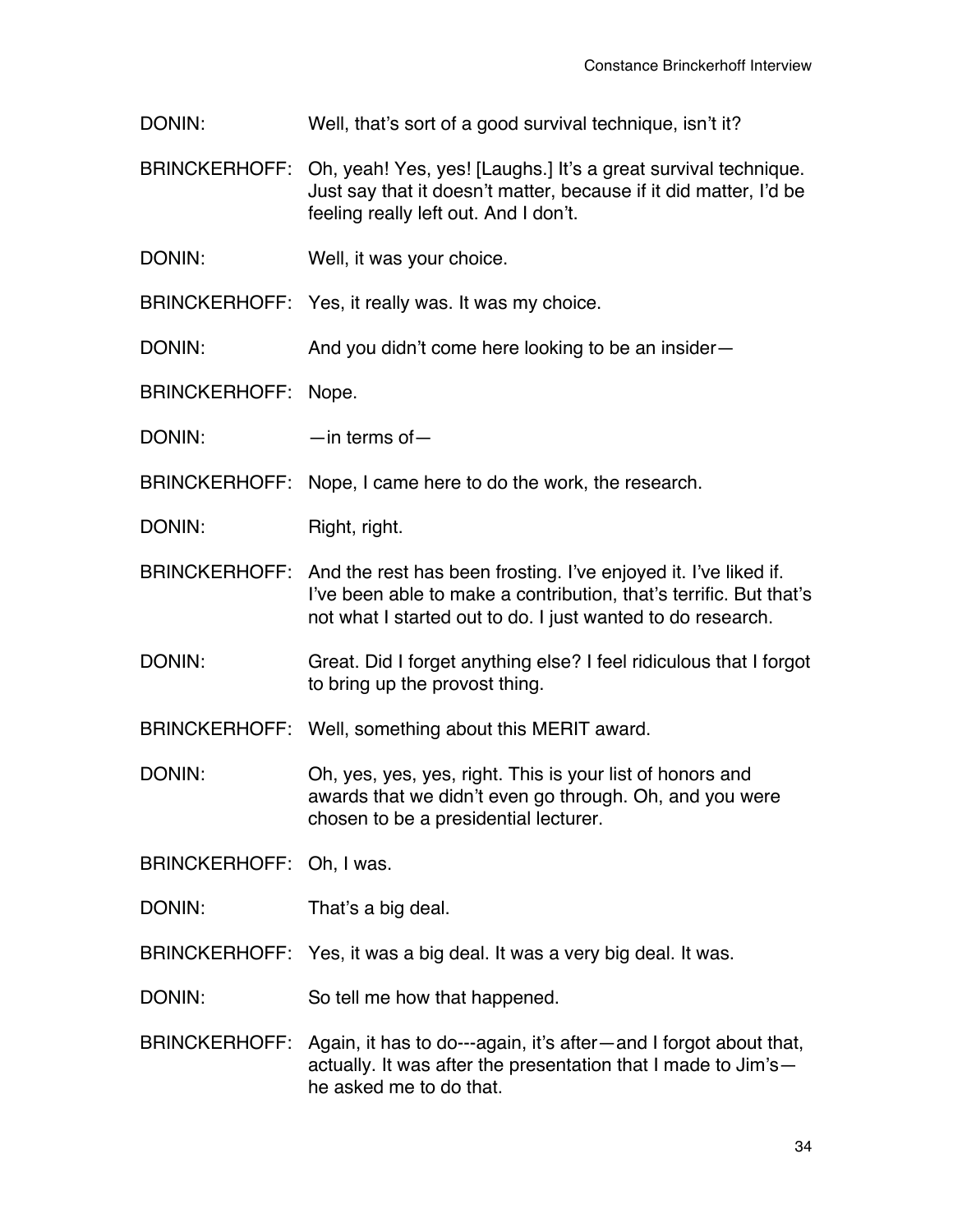DONIN: You were the ninth one.

BRINCKERHOFF: Yes, that was big. That was a big honor. And I have framed the announcement and the dinner invitation, and that sits in my office.

DONIN: I can't help but ask this even though it's annoying after a while, I think: Were you the first woman?

BRINCKERHOFF: I have no idea.

DONIN: It would be interesting to look it up.

BRINCKERHOFF: I have no idea.

DONIN: You know, we get asked that question here all the time, in the archives: "Who was the first this, that or the other thing?"

BRINCKERHOFF: Right. I would be curious to know, actually.

DONIN: Yes, we should look that up, because I'm sure we have a list of the presidential lecturers.

BRINCKERHOFF: Right.

DONIN: That would be fun. And are there any good stories associated with the rest of these honors and awards?

BRINCKERHOFF: No, just that this was a good thing to have.

DONIN: The MERIT Award.

- BRINCKERHOFF: Yes, from NIH. I mean, that says that my research in the national community on joint destruction in arthritis was deemed recognizable for a long-term award from this institute.
- DONIN: And that institute is made up of your peers, right?
- BRINCKERHOFF: Yes. And I sat on study section three times, national study section. [Chuckles.] It's an honor to be asked to do it. But it's a lot of hard work.